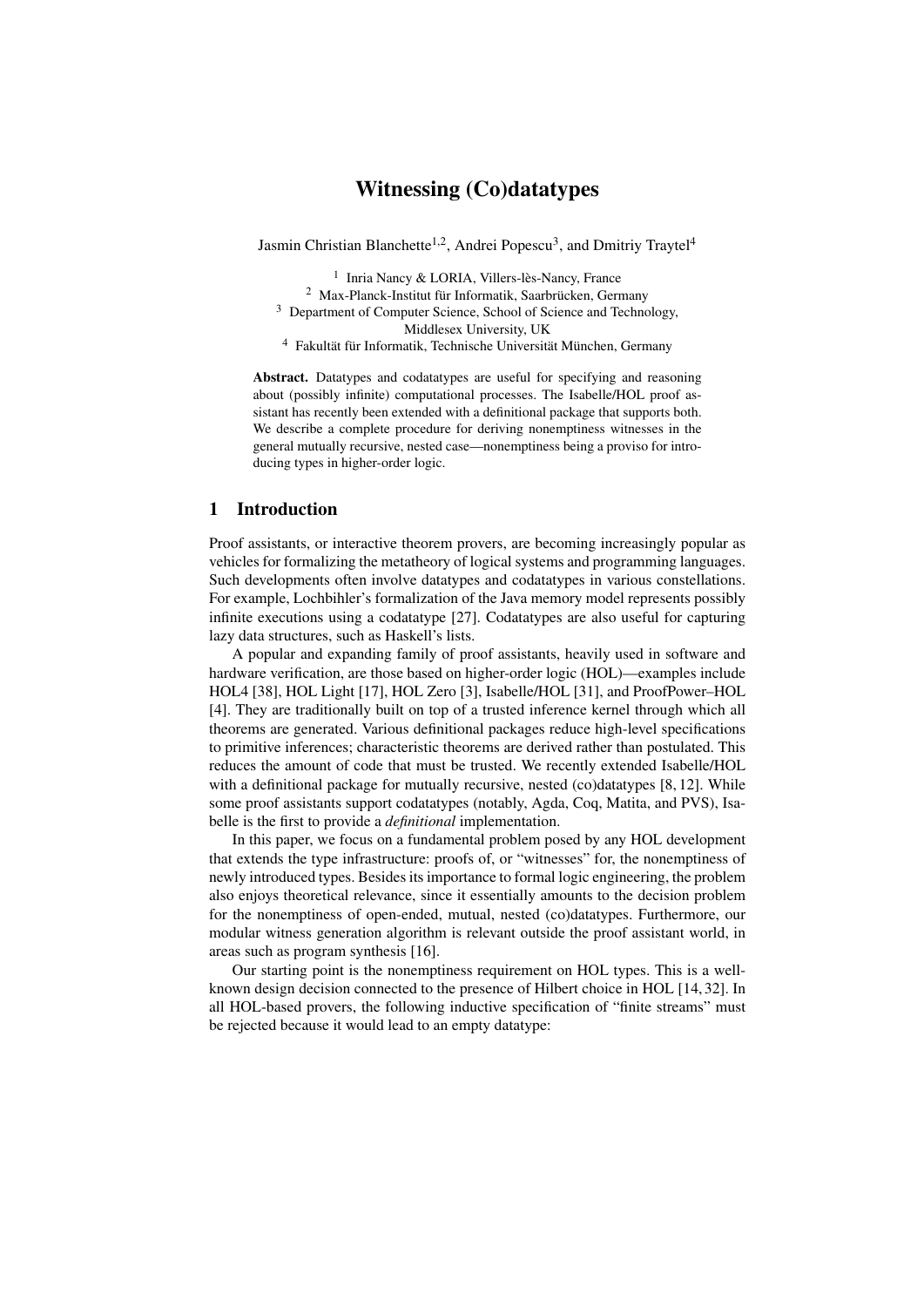datatype  $\alpha$  fstream = FSCons  $\alpha$  ( $\alpha$  fstream)

While checking nonemptiness appears to be an easy reachability test, nested recursion complicates the picture, as shown by this attempt to define infinitely branching trees with finite branches by nested recursion via a codatatype of (infinite) streams:

codatatype  $\alpha$  stream = SCons  $\alpha$  ( $\alpha$  stream) datatype  $\alpha$  tree = Node  $\alpha$  (( $\alpha$  tree) stream)

The second definition should fail: To get a witness for  $\alpha$  tree, we would need a witness for  $(\alpha \text{ tree})$  stream, and vice versa. Replacing streams with finite lists should make the definition acceptable, because the empty list stops the recursion. Even though final coalgebras are never empty (except in trivial cases), here the datatype provides a better witness (the empty list) than the codatatype (which requires an  $\alpha$  tree to build an  $(\alpha$  tree) stream). Mutual, nested datatype specifications can be arbitrarily complex:

datatype 
$$
(\alpha, \beta)
$$
 tree =  $\text{Leaf } \beta$  | Branch  $((\alpha + (\alpha, \beta) \text{ tree}) \text{ stream})$   
codatotype  $(\alpha, \beta)$  three =  $\text{LNode } \beta ((\alpha + (\alpha, \beta) \text{ tree}) \text{ stream})$   
datatype  $t_1 = T_{11} (((t_1, t_2) \text{ three}) \text{ stream}) | T_{12} (t_1 \times (t_2 + t_3) \text{ stream})$   
and  $t_2 = T_2 ((t_1 \times t_2) \text{ list})$  and  $t_3 = T_3 ((t_1, (t_3, t_3) \text{ tree}) \text{ tree})$ 

The definitions are legitimate, but the last group should be rejected if  $t_2$  is replaced by  $t_3$  in the constructor  $T_{11}$ .

What makes the problem interesting is our open-endedness assumption: The type constructors handled by the (co)datatype package are not syntactically predetermined. In particular, they are not restricted to polynomial functors—the user can register new type constructors in the package database after establishing a few semantic properties.

Our solution exploits the package's abstract, functorial view of types. Each (co)datatype, and more generally each functor (type constructor) that participates in a definition, carries its own witnesses together with soundness proofs. Operations such as functorial composition, initial algebra, and final coalgebra derive their witnesses from those of the operands. Each computational step performed by the package is certified in HOL. The solution is complete: Given precise information about the functors participating in a definition, all nonempty datatypes are identified as such.

We start by recalling the package's abstract layer, which is based on category theory (Section [2\)](#page-2-0). Then we look at a concrete instance: a variation of context-free grammars acting on finite sets and their associated possibly infinite derivation trees (Section [3\)](#page-5-0). The example supplies precious building blocks to the nonemptiness proofs (Section [4\)](#page-8-0). It also displays some unique characteristics of the package, such as support for nested recursion through nonfree types. Other features and user conveniences are described elsewhere [\[8,](#page-20-2) [11\]](#page-20-6). The formalization covering the results presented here is publicly available [\[9\]](#page-20-7). It employs similar notations to this text but presents more details. The implementation is part of Isabelle [\[31\]](#page-21-1) (Section [5\)](#page-17-0).

*Conventions.* We work informally in a mathematical universe  $S$  of sets but adopt many conventions from higher-order logic and functional programming. Function application is normally written in prefix form without parentheses (e.g., *f x y*). Sets are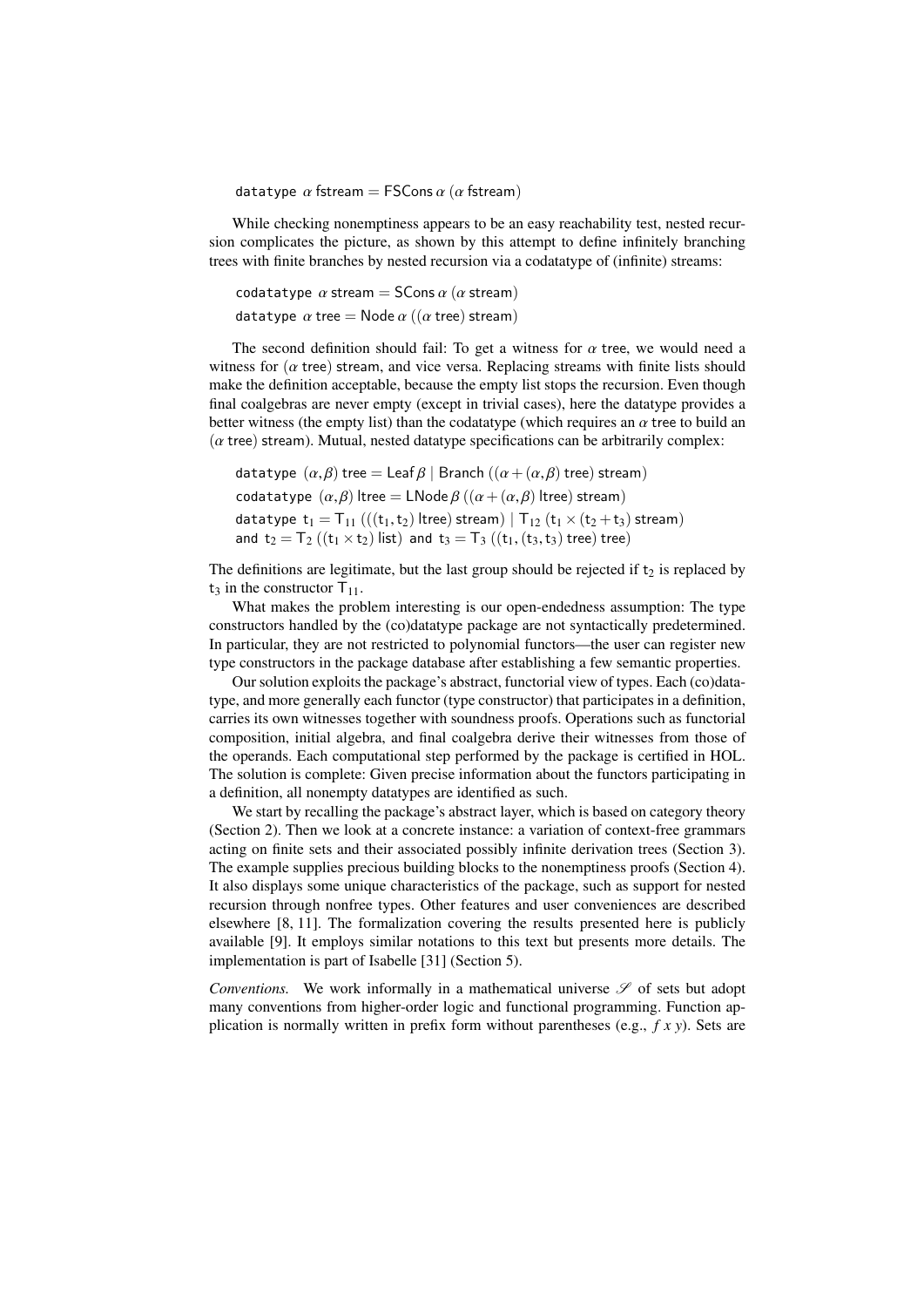ranged over by capital Roman letters  $(A, B, ...)$  and Greek letters  $(\alpha, \beta, ...)$ . For *n*-ary functions, we often prefer the curried form  $f : \alpha_1 \to \cdots \to \alpha_n \to \beta$  to the tuple form  $f: \alpha_1 \times \cdots \times \alpha_n \to \beta$  but occasionally pass tuples to curried functions. Polymorphic operators are regarded as families of higher-order constants indexed by sets.

Operators on sets are normally written in postfix form:  $\alpha$  set is the powerset of  $\alpha$ , consisting of sets of elements of  $\alpha$ ;  $\alpha$  fset is the set of finite sets over  $\alpha$ . Given  $f : \alpha \to \beta$ , *A* ⊆  $\alpha$ , and *B* ⊆  $\beta$ , image *f A*, or *f* • *A*, is the image of *A* through *f*, and *f* − *B* is the inverse image of *B* through *f*. The set unit contains a single element () and  $[n]$  − inverse image of *B* through *f*. The set unit contains a single element (), and  $[n] =$  $\{1, \ldots, n\}$ . Prefix and postfix operators bind more tightly than infixes, so that  $\alpha \times \beta$  set is read as  $\alpha \times (\beta \text{ set})$  and  $f \cdot g x$  as  $f \cdot (g x)$ .

The notation  $\overline{a}_n$ , or simply  $\overline{a}$ , denotes the tuple  $(a_1, \ldots, a_n)$ . Given  $\overline{a}_m$  and  $\overline{b}_n$ ,  $(\overline{a}, \overline{b})$ denotes the flat tuple  $(a_1, \ldots, a_m, b_1, \ldots, b_n)$ . Given *n m*-ary functions  $f_1, \ldots, f_n$ , the notation  $\overline{f}$   $\overline{a}$  stands for  $(f_1 \overline{a}, \ldots, f_n \overline{a})$ , and similarly  $\overline{\alpha}$   $\overline{F} = (\overline{\alpha} F_1, \ldots, \overline{\alpha} F_n)$ . Depending on the context,  $\overline{\alpha}_n$  F either denotes the application of F to  $\overline{\alpha}$  or merely indicates that F is an *n*-ary set operator.

## <span id="page-2-0"></span>2 The Category Theory behind the Package

User-specified (co)datatypes and their characteristic theorems are derived from underlying constructions adapted from category theory. The central concept is that of bounded natural functors, a well-behaved class of functors with additional structure.

#### <span id="page-2-1"></span>2.1 Functors and Functor Operations

We consider operators F on sets, which we call *set constructors*. We are interested in set constructors that are *functors* on the category of sets and functions, i.e., that are equipped with an action on morphisms commuting with identities and composition. This action is a polymorphic constant Fmap :  $(\alpha_1 \to \beta_1) \to \cdots \to (\alpha_n \to \beta_n) \to \overline{\alpha}$  F  $\to$  $\overline{\beta}$  F that satisfies Fmap id = id and Fmap  $(g_1 \circ f_1)$  ...  $(g_n \circ f_n)$  = Fmap  $\overline{g}$   $\circ$  Fmap  $\overline{f}$ . Formally, functors are pairs (F, Fmap). Basic instances are presented below.

*Identity functor* (ID, id). The identity maps any set and any function to itself.

 $(n, \alpha)$ -Constant functor  $(C_{n,\alpha}, C_{map,n,\alpha})$ . The  $(n, \alpha)$ -constant functor  $(C_{n,\alpha}, C_{map,n,\alpha})$ is the *n*-ary functor consisting of the set constructor  $\bar{\beta}$  C<sub>*n*, $\alpha$ </sub> =  $\alpha$  and the action Cmap<sub>*n*, $\alpha$ </sub>  $f_1 \ldots f_n = \text{id}$ . We write  $C_\alpha$  for  $C_{1,\alpha}$ .

*Sum functor*  $(+, \oplus)$ . The sum  $\alpha_1 + \alpha_2$  consists of a copy Inl  $a_1$  of each element  $a_1 : \alpha_1$ and a copy Inr  $a_2$  of each element  $a_2 : \alpha_2$ . Given  $f_1 : \alpha_1 \to \beta_1$  and  $f_2 : \alpha_2 \to \beta_2$ , let  $f_1 \oplus f_2 : \alpha_1 + \alpha_2 \rightarrow \beta_1 + \beta_2$  be the function sending  $\text{Inl } a_1$  to  $\text{Inl } (f_1 a_1)$  and  $\text{Inr } a_2$  to  $\ln r$  ( $f_2 a_2$ ).

*Product functor*  $(\times, \otimes)$ . Let fst :  $\alpha_1 \times \alpha_2 \rightarrow \alpha_1$  and snd :  $\alpha_1 \times \alpha_2 \rightarrow \alpha_2$  denote the two projection functions from pairs. Given  $f_1: \alpha \to \beta_1$  and  $f_2: \alpha \to \beta_2$ , let  $\langle f_1, f_2 \rangle$ :  $\alpha \rightarrow \beta_1 \times \beta_2$  be the function  $\lambda a$ . ( $f_1 a, f_2 a$ ). Given  $f_1 : \alpha_1 \rightarrow \beta_1$  and  $f_2 : \alpha_2 \rightarrow \beta_2$ , let  $f_1 \otimes f_2 : \alpha_1 \times \alpha_2 \rightarrow \beta_1 \times \beta_2$  be  $\langle f_1 \circ \text{fst}, f_2 \circ \text{snd} \rangle$ .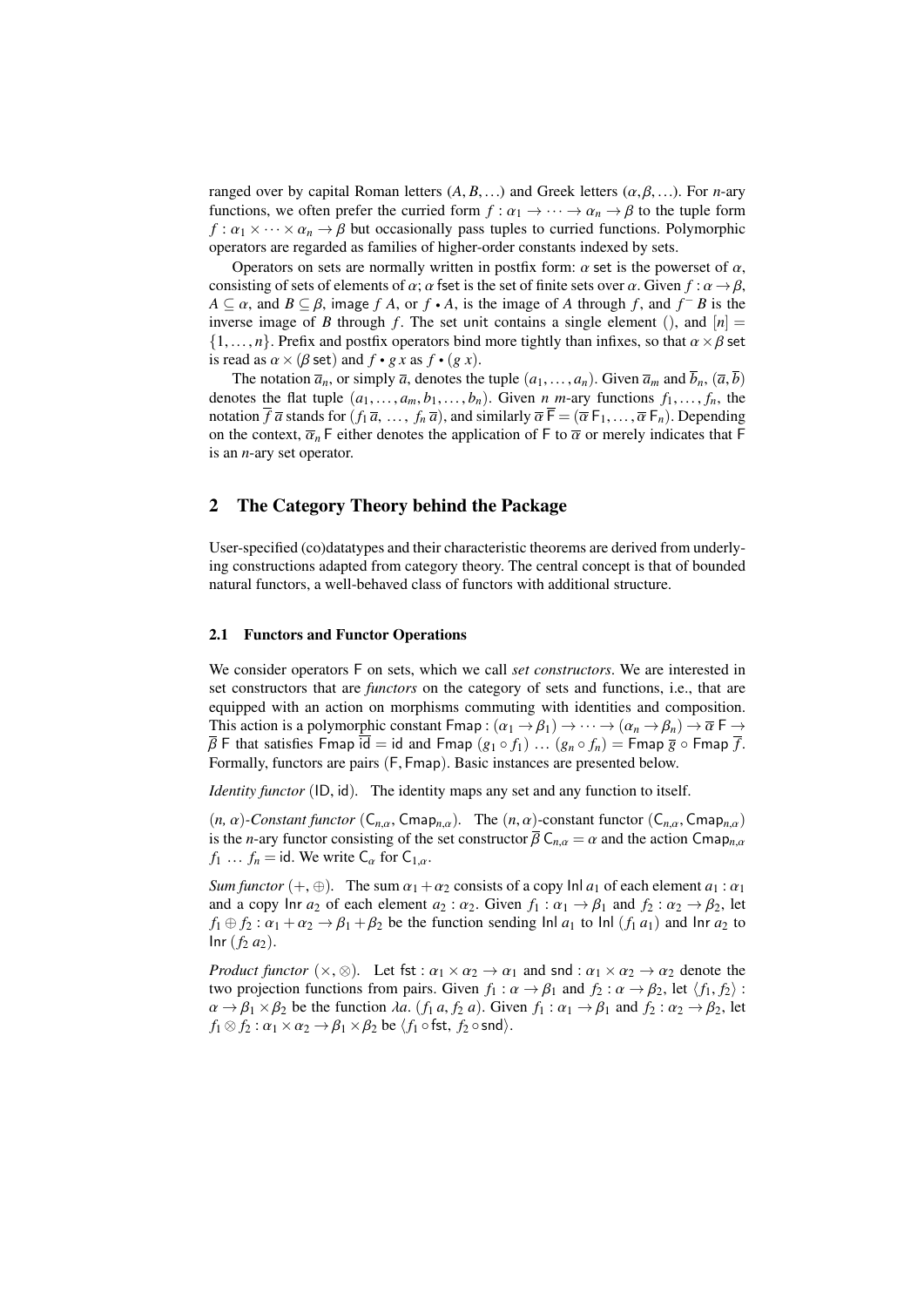$\alpha$ *-Function space functor* (func<sub>α</sub>, comp<sub>α</sub>). Given a set  $\alpha$ , let  $\beta$  func<sub>α</sub> =  $\alpha \rightarrow \beta$ . For all  $g : \beta \to \gamma$ , let comp<sub>α</sub>  $g : \beta$  func<sub>α</sub>  $\to \gamma$  func<sub>α</sub> be comp<sub>α</sub>  $g f = g \circ f$ .

*Powerset functor* (set, image). For all  $f : \alpha \to \beta$ , the function image  $f : \alpha$  set  $\to \beta$  set sends each subset *A* of  $\alpha$  to the image of *A* through the function  $f : \alpha \to \beta$ .

*Bounded k-powerset functor* (set<sub>k</sub>, image). Given an infinite cardinal k, for all sets  $\alpha$ , the set  $\alpha$  set  $\alpha$  set out from  $\alpha$  set only those sets of cardinality less than  $k$ . The finite powerset functor fset corresponds to set  $x_0$ .

Functors can be composed to form complex functors. Composition requires the functors  $F_j$  to take the same type arguments  $\overline{\alpha}$  in the same order. The operations of permutation and lifting together with the identity and  $(n, \alpha)$ -constant functors, make it permutation and lifting, together with the identity and  $(n, \alpha)$ -constant functors, make it possible to compose functors freely. Let Func*<sup>n</sup>* be the collection of *n*-ary functions.

*Composition.* Given  $\overline{\alpha}$   $\overline{F}_i$  for  $j \in [n]$  and  $\overline{\beta}_n$  G, the *functor composition*  $G \circ \overline{F}$  is defined as  $(\overline{\alpha} \overline{\mathsf{F}})$  G on objects and similarly on morphisms.

*Permutation.* Given  $F \in \text{Func}_n$  and  $i, j \in [n]$  with  $i < j$ , the  $(i, j)$ *-permutation* of *F*, written  $F^{(i,j)} \in \text{Func}_n$ , is defined on objects as  $\overline{\alpha} F^{(i,j)} = (\alpha_1, \dots, \alpha_{i-1}, \alpha_j, \alpha_{i+1}, \dots, \alpha_{j-1},$ <br> $\alpha : \alpha \mapsto \alpha$ ,  $\beta$  and similarly on morphisms  $(\alpha_i, \alpha_{j+1}, \dots, \alpha_n)$  F and similarly on morphisms.

*Lifting.* Given  $F \in \text{Func}_n$ , the *lifting* of F, written  $F \uparrow \in \text{Func}_{n+1}$ , is defined on objects as  $(\overline{\alpha}_n, \alpha_{n+1})$ F↑ =  $\overline{\alpha}_n$ F and similarly on morphisms. In other words, F↑ is obtained from F by adding a superfluous argument  $\alpha_{n+1}$ .

Datatypes are defined by taking the initial algebra of a set of functors and codatatypes by taking the final coalgebra. Both operations are partial.

*Initial algebra.* Given *n*  $(m+n)$ -ary functors  $(\overline{\alpha}_m, \overline{\beta}_n) F_j$ , their (*mutual*) *initial algebra*<br>consists of *n* m-ary functors  $\overline{\alpha}$  IE, that satisfy the isomorphism  $\overline{\alpha}$  IE,  $\approx (\overline{\alpha} \ \overline{\alpha})E$ consists of *n m*-ary functors  $\overline{\alpha}$  IF<sub>j</sub> that satisfy the isomorphism  $\overline{\alpha}$  IF<sub>j</sub>  $\cong$   $(\overline{\alpha}, \overline{\alpha}$  IF<sub>j</sub> F<sub>j</sub> minimally (i.e., as the least fixpoint). The variables  $\overline{\alpha}$  are the passive parameters, and  $\over$ minimally (i.e., as the least fixpoint). The variables  $\bar{\alpha}$  are the passive parameters, and  $\bar{\beta}$ are the fixpoint variables. The functors  $IF<sub>i</sub>$  are characterized by

- *n* polymorphic *folding bijections* (constructors) ctor<sub>*j*</sub>:  $(\overline{\alpha}, \overline{\alpha} \text{ IF}) \text{ F}_j \rightarrow \overline{\alpha} \text{ IF}_j$  and<br>• *n* polymorphic *iterators* fold:  $(\overline{\Pi}, \mu) (\overline{\alpha}, \overline{\beta}) \text{ F}_i \rightarrow \beta$ ,  $\rightarrow \overline{\alpha} \text{ IF}_i \rightarrow \beta$ .
- *n* polymorphic *iterators* fold<sub>*j*</sub>:  $(\prod_{k \in [n]} (\overline{\alpha}, \overline{\beta}) \ F_k \to \beta_k) \to \overline{\alpha} \ IF_j \to \beta_j$

and subject to the following properties (for all  $j \in [n]$ ):

- Iteration equations: fold  $\bar{s} \circ \text{ctor}_i = s_i \circ \text{Fmap} \overline{\text{id}}$  (fold  $\bar{s}$ ).
- Unique characterization of iterators: Given  $\overline{\beta}$  and  $\overline{s}$ , the only functions  $f_j : \overline{\alpha} \Vdash_{\overline{j}} \rightarrow$ <br>  $\beta$  satisfying  $f_j \circ \overline{\alpha}$  for  $\overline{\alpha}$ ,  $\overline{\alpha}$  for  $\overline{\alpha}$  for  $\overline{\beta}$  and  $\overline{\beta}$  $\beta_i$  satisfying  $f_i \circ \text{ctor}_i = s_i \circ \text{Fmap} \overline{id} \overline{f}$  are fold  $\overline{f}$ .

The functorial actions  $\mathsf{IFmap}_j$  for  $\mathsf{IF}_j$  are defined by iteration in the standard way.

*Final coalgebra.* The final coalgebra operation is categorically dual to initial algebra. Given *n* (*m* + *n*)-ary functors  $(\overline{\alpha}_m, \overline{\beta}_n)$   $F_j$ , their (*mutual*) *final coalgebra* consists of *n m*-ary functors  $\overline{\alpha}$  IE, that satisfy the isomorphism  $\overline{\alpha}$  IE,  $\approx (\overline{\alpha} \ \overline{\alpha} \ \overline{\Pi})$  E, maximally *m*-ary functors  $\overline{\alpha}$  JF<sub>j</sub> that satisfy the isomorphism  $\overline{\alpha}$  JF $j \cong (\overline{\alpha}, \overline{\alpha}$  JF $)$ F<sub>j</sub> maximally (i.e., as the greatest fixpoint). The functors JF, are characterized by as the greatest fixpoint). The functors  $JF_j$  are characterized by

- *n* polymorphic *unfolding bijections* (destructors) dtor<sub>*j*</sub>:  $\overline{\alpha}$  JF<sub>*j*</sub>  $\rightarrow$  ( $\overline{\alpha}$ ,  $\overline{\alpha}$  JF)  $\overline{F}$ *j* and<br>• *n* polymorphic *coiterators* unfold:  $(\Pi, \Pi, \Pi, \overline{\alpha}$ ,  $\overline{\alpha}$ ,  $\overline{\alpha}$ ,  $\overline{\beta}$ ,  $\overline$
- *n* polymorphic *coiterators* unfold<sub>*j*</sub>:  $(\prod_{k \in [n]} \beta_k \to (\overline{\alpha}, \overline{\beta}) \ F_k) \to \beta_j \to \overline{\alpha} JF_j$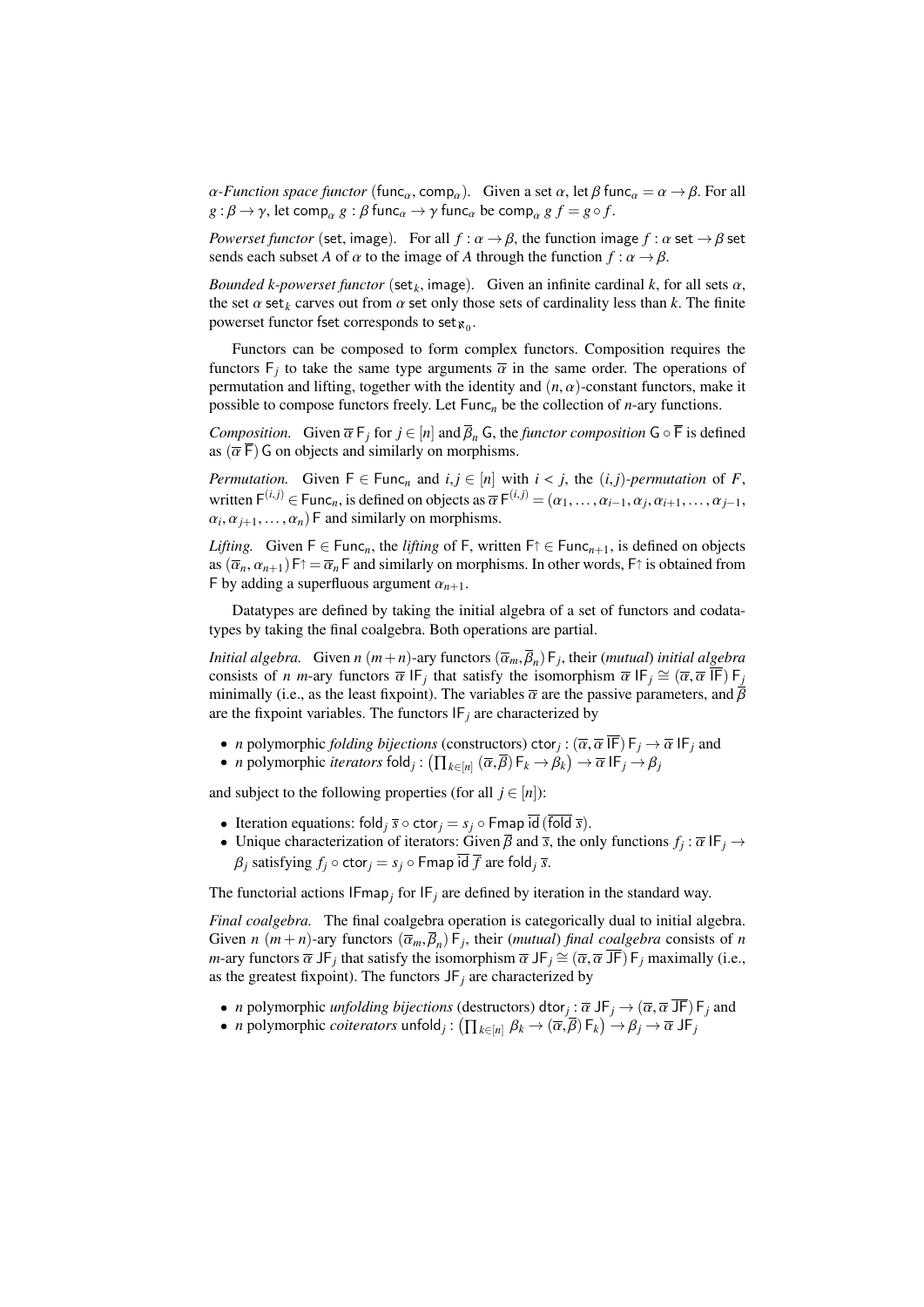and subject to the following properties:

- Coiteration equations: dtor<sub>*j*</sub>  $\circ$  unfold<sub>*j*</sub>  $\overline{s}$  = Fmap id (unfold  $\overline{s}$ )  $\circ$  *s<sub>j</sub>*.
- Unique characterization of coiterators: Given  $\overline{\beta}$  and  $\overline{s}$ , the only functions  $f_j : \beta_j \to \overline{\alpha}$  IE estisfying dtax  $\alpha$  f  $\overline{\alpha}$  Eman  $\overline{id}$  f  $\alpha$  e are unfold  $\overline{a}$  $\overline{\alpha}$  JF<sub>*j*</sub> satisfying dtor<sub>*j*</sub>  $\circ$  *f<sub>j</sub>* = Fmap  $\overline{id}$   $\overline{f}$   $\circ$  *s<sub>j</sub>* are unfold<sub>*j*</sub>  $\overline{s}$ .

The functorial actions  $JFmap_j$  for  $JF_j$  are defined by coiteration in the standard way.

#### <span id="page-4-1"></span>2.2 Bounded Natural Functors

The (co)datatype package is based on a class  $\mathscr B$  of functors, called *bounded natural functors* (*BNFs*). The particular axioms defining  $\mathscr{B}$  are described in previous papers [\[8,](#page-20-2) [12\]](#page-20-3). The class  $\mathscr{B}$  contains all the basic functors except for unbounded powerset and is closed under the operations described in Section [2.1.](#page-2-1)

Unlike the (co)datatype specification mechanisms of other proof assistants, in our package the involved types are not syntactically predetermined by a fixed grammar.  $\mathscr B$ includes the class of polynomial functors but is additionally open-ended in the sense that users can register further functors as members of  $\mathscr{B}$ .

Besides closure under functor operations, another important question for theorem proving is how to state induction and coinduction abstractly, irrespective of the shape of the functor. We know how to state induction on lists, or trees, but how about initial algebras of arbitrary functors?

The answer we propose enriches the structure of functors  $\overline{\alpha}_n$  F with additional data: For each  $i \in [n]$ , BNFs must provide a natural transformation Fset<sup>*i*</sup>:  $\overline{\alpha} \in \overline{A}$  is et that gives for  $x \in \overline{\alpha}$ . The set of  $\alpha$ -atoms that take part in x. For example if  $(\alpha, \alpha)$ ,  $\overline{B}$ gives, for  $x \in \overline{\alpha}$  F, the set of  $\alpha_i$ -atoms that take part in *x*. For example, if  $(\alpha_1, \alpha_2)$  F =  $\alpha_1 \times \alpha_2$ , then Fset<sup>1</sup>  $(a_1, a_2) = \{a_1\}$  and Fset<sup>2</sup>  $(a_1, a_2) = \{a_2\}$ ; if  $\alpha \in \alpha$  list (the list functor obtained as minimal solution to  $\beta \cong \text{unit} + \alpha \times \beta$ ) then Eset ( $\text{--}$  Fset<sup>1</sup>) annual functor, obtained as minimal solution to  $\beta \cong$  unit  $+\alpha \times \beta$ ), then Fset (= Fset<sup>1</sup>) applied<br>to a list x gives all the elements appearing in x<sup>1</sup>. The abstract (co)induction principles to a list *x* gives all the elements appearing in  $x$ .<sup>[1](#page-4-0)</sup> The abstract (co)induction principles can be massaged to account for multiple curried constructors (Appendices [B](#page-22-0) and [C\)](#page-23-0).

Given  $j \in [n]$ , the elements of Fset<sup> $m+k$ </sup>  $x$  (for  $k \in [n]$ ) are the recursive components of ctor<sub>j</sub> *x*. (Notice that subscripts select functors  $F_j$  in the tuple  $\overline{F}$ , whereas superscripts select Fset operators for different arguments of  $F_j$ .) The explicit modeling of the recursive components makes it possible to state induction and coinduction abstractly for arbitrary BNFs (Appendix [A\)](#page-21-3).

Briefly, the registration process is as follows. The user provides a type constructor F and its associated BNF structure (in the form of polymorphic HOL constants), including the Fmap functorial action on objects. Then the user establishes the BNF properties (e.g., that (F, Fmap) is indeed a functor). After this, the new BNF is integrated and can appear nested in future (co)datatype definitions. Following this procedure, Isabelle users have already introduced the BNF  $\alpha$  bag of finite bags (multisets) over  $\alpha$  and the BNF α pmf of probability mass functions with domain  $α$ . Other nonstandard BNFs can be produced by using the quotient package [\[23,](#page-20-8)[24\]](#page-20-9) and the nonfree datatype package [\[37\]](#page-21-4).

<span id="page-4-0"></span><sup>&</sup>lt;sup>1</sup> This Fset has similarities with Pierce's notion of support from his account of (co)inductive types [\[34\]](#page-21-5) and with Abel and Altenkirch's urelement relation from their framework for strong normalization [\[1\]](#page-19-2). A distinguishing feature of our notion is the consideration of categorical structure [\[12\]](#page-20-3).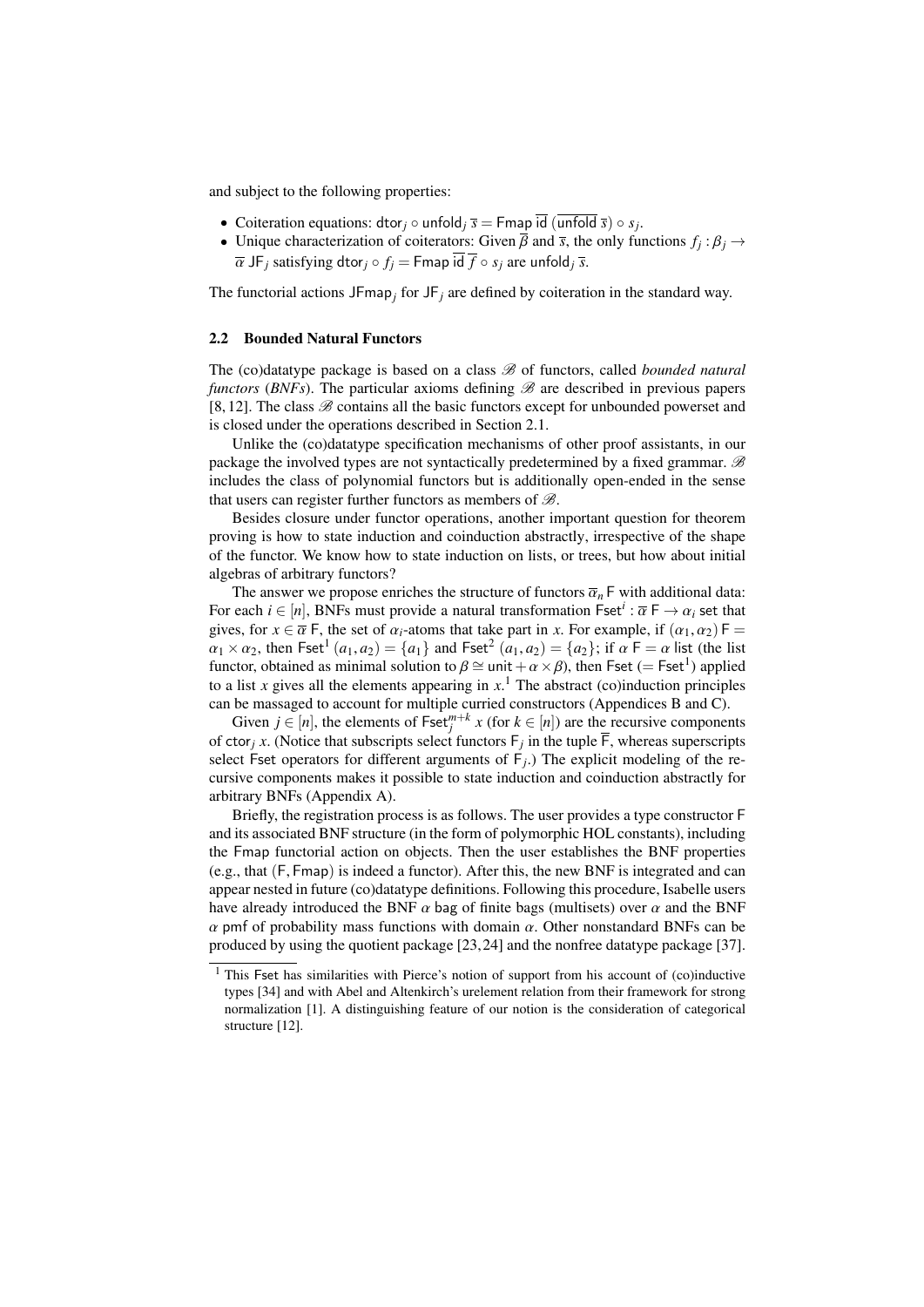As an example, the type constructor  $\alpha$  bag is registered as a BNF by the following command:

```
bnf \alpha bag
    map: bmap : (\alpha \rightarrow \beta) \rightarrow \alpha bag \rightarrow \beta bag
    sets: bset : \alpha bag \rightarrow \alpha set
    bd: \aleph_0: (nat \times nat) set
    wits: \{ \# \} : \alpha bag
    rel: brel : (\alpha \rightarrow \beta \rightarrow \text{bool}) \rightarrow \alpha bag \rightarrow \beta bag \rightarrow bool
```
The command provides the necessary infrastructure that makes  $\alpha$  bag a BNF, consisting of various previously introduced constants (whose definitions are not shown here):

- the functorial action (bmap);
- the natural transformation (bset):
- a cardinal bound represented as minimal well-order relations [\[10\]](#page-20-10) (here, that of natural numbers,  $\aleph_0$ );
- a witness term (the empty bag  $\{\#\}$ );
- a custom relator (brel).

The user is then requested to discharge the BNF assumptions [\[8,](#page-20-2) Section 2]:

bmap id = id bmap  $(f \circ g)$  = bmap  $f \circ b$ map  $g \quad \forall x.$   $x \in \text{bset } xs \Rightarrow f x = g x$  $|\text{best } xs| \leq_{\text{o}} \aleph_0$  bset  $\circ$  bmap  $f = \text{image } f \circ \text{best}$  bmap  $f xs = \text{bmap } g xs$ brel *R x y*  $\Leftrightarrow$  ∃*z*. bset  $z \subseteq \{(x, y) | R x y\}$  ∧ bmap fst  $z = x$  ∧ bmap snd  $z = y$  $\text{brel } R \circ \text{ } \circ \text{brel } S \sqsubset \text{brel } (R \circ \text{ } S)$ 

(The operator  $\leq_0$  is a well-order on ordinals [\[10\]](#page-20-10),  $\sqsubseteq$  denotes implication lifted to binary predicates, and  $\circlearrowright$  denotes the relational composition of binary predicates.) In addition, the user is invited to discharge the nonemptiness witness property bset  $\{\#\} = \{\}.$ 

## <span id="page-5-0"></span>3 Coinductive Derivation Trees

Before turning to the nonemptiness witnesses, we first study a concrete codatatype definable with our package. It consists of derivation trees for a context-free grammar, where we perform the following changes to the usual setting: Trees are possibly infinite and the generated words are not lists, but finite sets. The Isabelle formalization of this example [\[9\]](#page-20-7) lays at the heart of the results presented in the next section. Indeed, this particular codatatype will provide the infrastructure for tracking nonemptiness of arbitrary (co)datatypes.

We take a few liberties with Isabelle notations to lighten the presentation; in particular, until Section [4,](#page-8-0) we always ignore the distinction between sets and types.

*Definition of Derivation Trees.* We fix a set T of *terminals* and a set N of *nonterminals*. The command

codatatype dtree = Node (root: N) (cont:  $(T+dt)$  fset)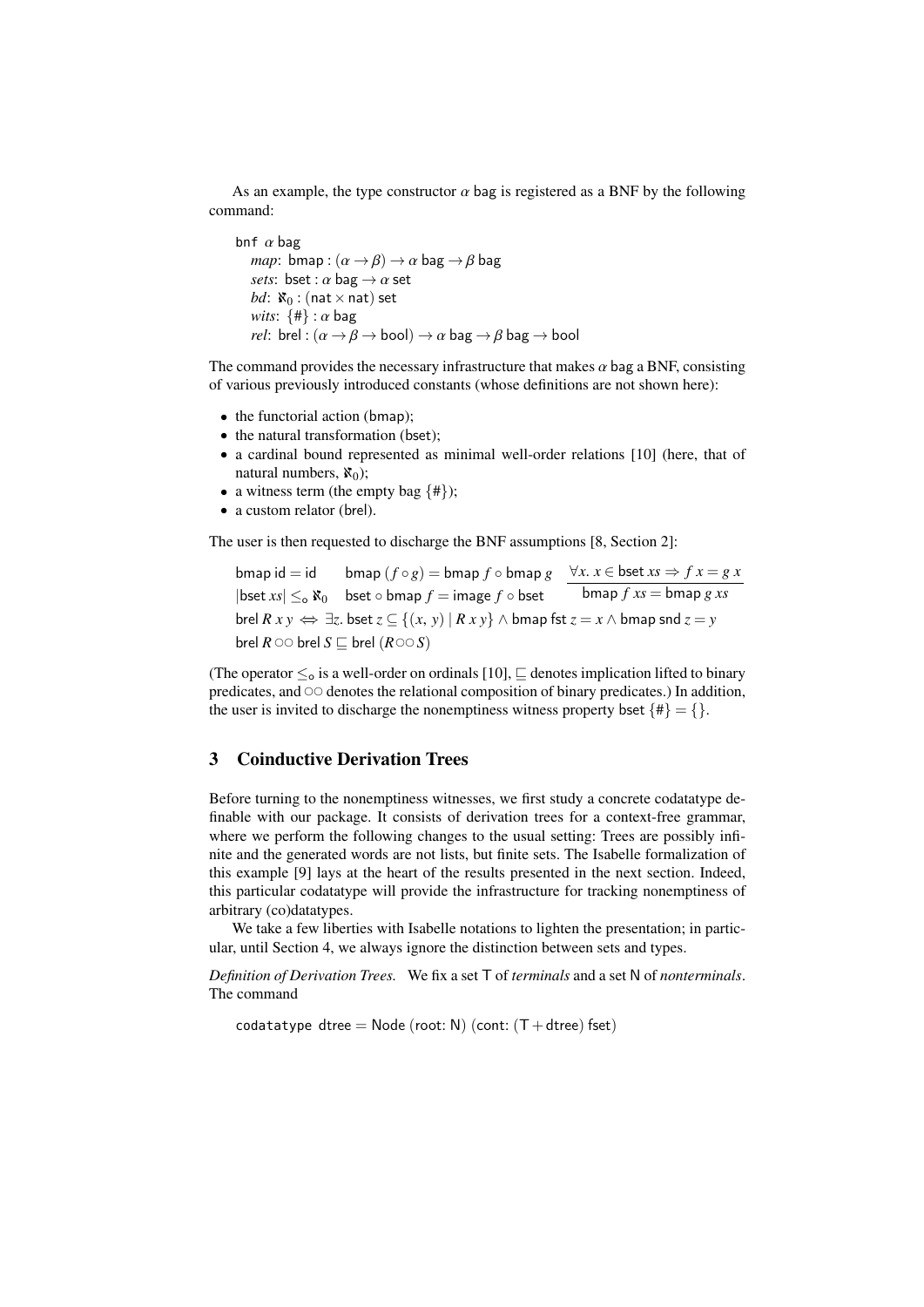introduces a constructor Node :  $N \rightarrow (T+dt$ ree) fset  $\rightarrow dt$ ree and two selectors root : dtree  $\rightarrow$  N, cont : dtree  $\rightarrow$  (T + dtree) fset. A tree has the form Node *n as*, where *n* is a nonterminal (the tree's *root*) and *as* is a finite set of terminals and trees (its *continuation*). The codatatype keyword indicates that this tree formation rule may be applied an infinite number of times.

Given the above definition of dtree, the package first composes the input BNF to the final coalgebra operation pre dtree =  $(x) \circ (C_N, \text{fset} \circ ((+) \circ (C_T, \text{ID})))$  from the constants N and T, identity, sum, product, and finite set. In the sequel, we prefer the more readable notation  $\alpha$  pre dtree = N  $\times$  (T +  $\alpha$ ) fset. Then it constructs the final coalgebra dtree  $(= JF)$  from pre dtree  $(= F)$ .

The unfolding bijection dtor : dtree  $\rightarrow$  dtree pre\_dtree is decomposed in two selectors: root = fst ∘ dtor and cont = snd ∘ dtor. The constructor Node is defined as the inverse of the unfolding bijection. The basic properties of constructors and selectors (e.g., injectivity, distinctness) are derived from those of sums and products.

After some massaging that involves splitting according to the indicated destructors, the abstract coiterator from Section [2.2](#page-4-1) leaves the stage to the dtree coiterator unfold :  $(\beta \to N) \to (\beta \to (T + \beta)$  fset)  $\to \beta \to$  dtree characterized as follows: For all sets  $\beta$ , functions  $r : \beta \to \mathbb{N}$ ,  $c : \beta \to (\mathsf{T} + \beta)$  fset, and elements  $b \in \beta$ ,

root (unfold 
$$
r c b
$$
) =  $r b$  cont (unfold  $r c b$ ) = (id  $\oplus$  unfold  $r c$ ) •  $c b$ 

Intuitively, the coiteration contract reads as follows: Given a set  $\beta$ , to define a function  $f : \beta \to \beta$  dtree we must indicate how to build a tree for each  $b \in \beta$ . The root is given by *r*, and its continuation is given corecursively by *c*. Formally,  $f = \text{unfold } r c$ .

*A Variation of Context-Free Grammars.* We consider a variation of context-free grammars, acting on finite sets instead of sequences. We assume that the previously fixed sets T and N, of terminals and nonterminals, are finite and that we are given a set of *productions*  $P \subseteq N \times (T + N)$  fset. The triple  $Gr = (T, N, P)$  forms a (*set*) *grammar*, which is fixed for the rest of this section. Both finite and infinite derivation trees are of interest. The codatatype dtree constitutes a suitable universe for defining well-formed trees as a coinductive predicate.

Fixpoint (or Knaster–Tarski) (co)induction is provided in Isabelle/HOL by a separate package [\[33\]](#page-21-6). Fixpoint induction relies on the minimality of a predicate (the least fixpoint); dually, fixpoint coinduction relies on maximality (the greatest fixpoint). It is well known that datatypes interact well with definitions by fixpoint induction. For codatatypes, both fixpoint induction and fixpoint coinduction play an important role—the former to express safety properties, the latter to express liveness.

*Well-formed* derivation trees for Gr are defined coinductively as the greatest predicate wf : dtree  $\rightarrow$  bool such that, for all  $t \in$  dtree,

$$
\begin{array}{l}\n\text{wf } t \Leftrightarrow (\text{root } t, (\text{id} \oplus \text{root}) \cdot \text{cont } t) \in \mathsf{P} \land \text{root is injective on } \mathsf{Inr}^-(\text{cont } t) \land \\
\forall t' \in \mathsf{Inr}^-(\text{cont } t). \text{ wf } t'\n\end{array}
$$

Each nonterminal node of a well-formed derivation tree *t* represents a production. This is achieved by three conditions:  $(1)$  the root of  $t$  forms a production together with the terminals constituting its successor leaves and the roots of its immediate subtrees; (2) no two immediate subtrees of *t* have the same root; (3) properties 1 and 2 also hold for the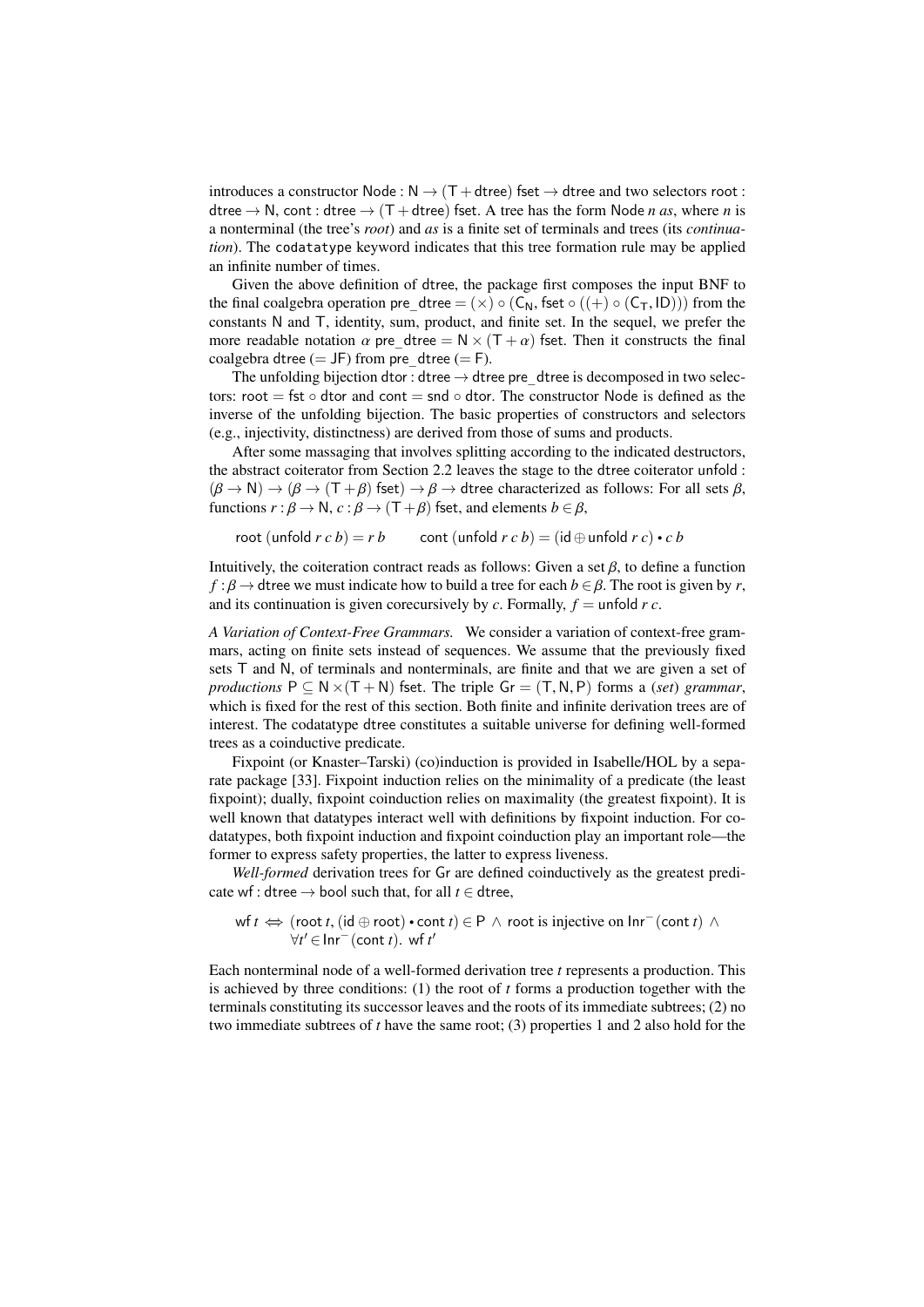immediate subtrees of *t*. The definition's coinductive nature ensures that these properties hold for arbitrarily deep subtrees of *t*, even if *t* has infinite depth.

In contrast to well-formedness, the notions of subtree, interior (the set of nonterminals appearing in a tree), and frontier (the set of terminals appearing in a tree) require inductive definitions. The *subtree* relation subtr : dtree  $\rightarrow$  dtree  $\rightarrow$  bool is defined inductively as the least predicate satisfying the rules

subtr *t t*  $\mathsf{subtr}\; t\; t'' \wedge \mathsf{lnr}\; t'' \in \mathsf{cont}\; t' \Rightarrow \mathsf{subtr}\; t\; t'$ 

We write Subtr *t* for the set of subtrees of *t*. The *interior*  $\text{Itr}$  : dtree  $\rightarrow$  N set is defined inductively by the rules

$$
\begin{aligned}\n\text{root } t \in \text{Itr } t \\
\text{Inr } t_1 \in \text{cont } t \land n \in \text{Itr } t_1 \Rightarrow n \in \text{Itr } t\n\end{aligned}
$$

The *frontier*  $Fr :$  dtree  $\rightarrow$  N set is defined inductively by

Inl *t* ∈ cont *t* ⇒ *t* ∈ Fr *t* Inr *t*<sup>1</sup> ∈ cont *t* ∧ *t* ∈ Fr *t*<sup>1</sup> ⇒ *t* ∈ Fr *t*

The language generated by the grammar Gr from a nonterminal  $n \in N$  (via possibly infinite derivation trees) is defined as  $\mathcal{L}_{Gr}(n) = \{ \text{Fr } t \mid \text{wf } t \wedge \text{root } t = n \}.$ 

*Regular Derivation Trees.* A derivation tree is *regular* if each subtree is uniquely determined by its root. Formally, we define regular *t* as the existence of a function *f* : N → Subtr *t* such that  $\forall t' \in$  Subtr *t*. *f* (root *t*<sup>'</sup>) = *t*'. The regular language of a non-<br>terminal is defined as  $\mathcal{L}^r$  (n) = {Fr *t* | wf *t*  $\wedge$  root *t* = *n*  $\wedge$  regular *t*} terminal is defined as  $\mathscr{L}_{\mathsf{Gr}}^{r}(n) = \{ \mathsf{Fr} \ t \mid \mathsf{wf} \ t \wedge \mathsf{root} \ t = n \wedge \mathsf{regular} \ t \}.$ 

Given a possibly nonregular derivation tree  $t_0$ , a *regular cut* of  $t_0$  is a regular tree rcut  $t_0$  such that Fr (rcut  $t_0$ )  $\subseteq$  Fr  $t_0$ . Here is one way to perform the cut:

- 1. Choose a subtree of  $t_0$  for each interior node  $n \in \text{Itr } t_0$  via a function pick : Itr  $t_0 \rightarrow$ Subtr  $t_0$  with  $\forall n \in \text{Itr } t_0$ . root (pick  $n$ ) = *n*.
- 2. Traverse *t*<sup>0</sup> and substitute pick *n* for each subtree with root *n*. Perform this substitution hereditarily, i.e., also in the emerging subtree pick *n*.

This substitution task is elegantly achieved by the corecursive function H : Itr  $t_0 \rightarrow$  dtree defined as unfold *r c*, where *r* : Itr  $t_0 \rightarrow N$  and *c* : Itr  $t_0 \rightarrow (T + Itr t_0)$  fset are specified as follows:  $r n = n$  and  $c n = (id \oplus root) \cdot cont$  (pick *n*). The function H is therefore characterized by the corecursive equations root  $(H n) = n$  and cont  $(H n) = (id \oplus (H \circ$ root)) • cont (pick *n*). It is not hard to prove the following by fixpoint coinduction:

<span id="page-7-0"></span>**Lemma 1.** For all  $n \in \text{Itr } t_0$ , H *n* is regular and Fr (H *n*)  $\subseteq$  Fr  $t_0$ . Moreover, H *n* is well-formed provided  $t_0$  is well-formed.

*Proof.* H  $n$  is regular by construction: If a subtree of it has root  $n'$ , then it is equal to H *n'*. The frontier inclusion Fr (H *n*)  $\subseteq$  Fr *t*<sub>0</sub> follows by routine fixpoint induction on the definition of Fr (since at each node  $n' \in \text{Itr}(\text{H } n)$  we only have the immediate leaves of pick  $n'$ , which is a subtree of Fr  $t_0$ ). Finally, assume that  $t_0$  is well-formed. Then the well-formedness of H *n* follows by routine fixpoint coinduction on the definition of wf (since, again, at each  $n' \in \text{Itr}(\text{H } n)$  we have the production of pick *n'*  $\Box$ ).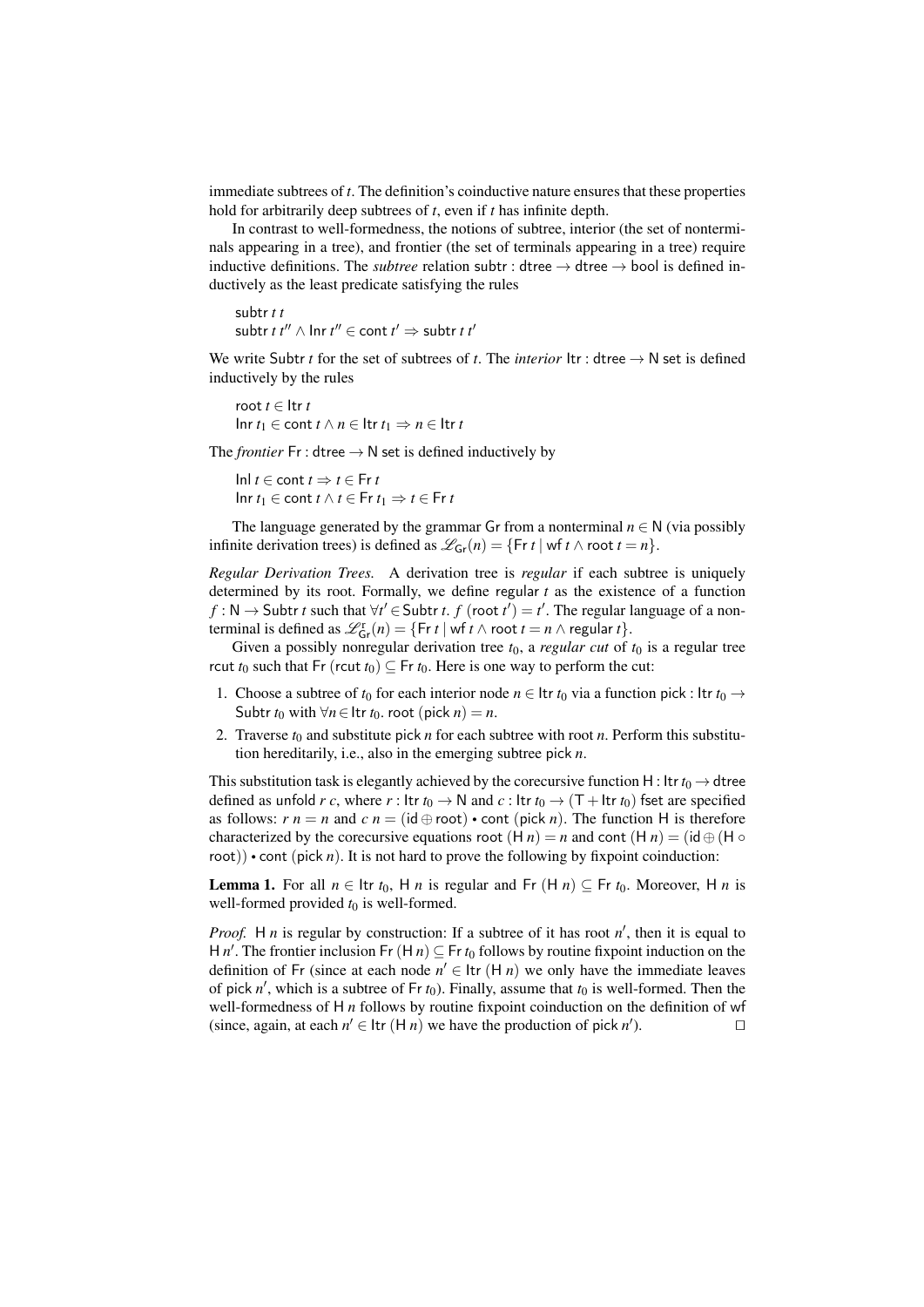

<span id="page-8-1"></span>Figure 1. A derivation tree (left) and a minimal regular cut (right)

We define rcut  $t_0$  to be H (root  $t_0$ ). Figure [1](#page-8-1) shows a derivation tree and a minimal regular cut. The bullets denote terminals, and  $t_1$  and  $t_2$  are arbitrary trees with roots  $n_1$ and  $n_2$ . The loop indicates an infinite tree that is its own subtree.

## <span id="page-8-0"></span>4 Computing Nonemptiness Witnesses

In the previous two sections, we referred to the codatatype dtree and other collections of elements as *sets*, ignoring an important aspect of HOL. While for most purposes sets and types can be identified in an abstract treatment of the logic, empty types are not allowed. The main primitive way to define custom types in HOL is to specify from an existing type  $\alpha$  a nonempty subset  $A : \alpha$  set that is isomorphic to the desired type. Hence, to register a collection of elements as a HOL type (and take advantage of the associated convenience, notably static type checking), it is necessary to prove it nonempty.

Datatype definitions are an instance of the above scenario, with the additional requirement that nonemptiness should be discharged automatically. When producing the relevant nonemptiness proofs, the package must take into consideration arbitrary combinations of basic and user-defined BNFs, datatypes, and codatatypes.

A first idea would be to follow the traditional approach of HOL datatype packages [\[6,](#page-19-3) [15\]](#page-20-11): Unfold all the definitions of the involved nested datatypes, inlining them as additional components of the mutual definition, until only sums of products remain, and then perform a reachability analysis. However, this approach is problematic in our framework. Due to open-endedness, there is no fixed set of basic types. Delving into nested types requires reproving nonemptiness facts, which scales poorly. Moreover, it is not clear how to unfold datatypes nested in codatatypes or vice versa.

By relying on all specifications being eventually reducible to the fixed situation of sums of products, the traditional approach needs to consider nonemptiness only at the point of a datatype definition. Here, we look for a prophylactic solution instead, trying to prepare the BNFs for future nonemptiness checks involving them. To this end, we ask: Given a mutual datatype definition involving several *n*-ary BNFs, what is the relevant information we need to know about their nonemptiness *without knowing what they look like* (hence, with no option to delve into them)? To answer this, we use a generalization of pointed types [\[21,](#page-20-12)[26\]](#page-20-13), by maintaining witnesses that assert conditional nonemptiness for combinations of arguments. We introduce the solution by examples.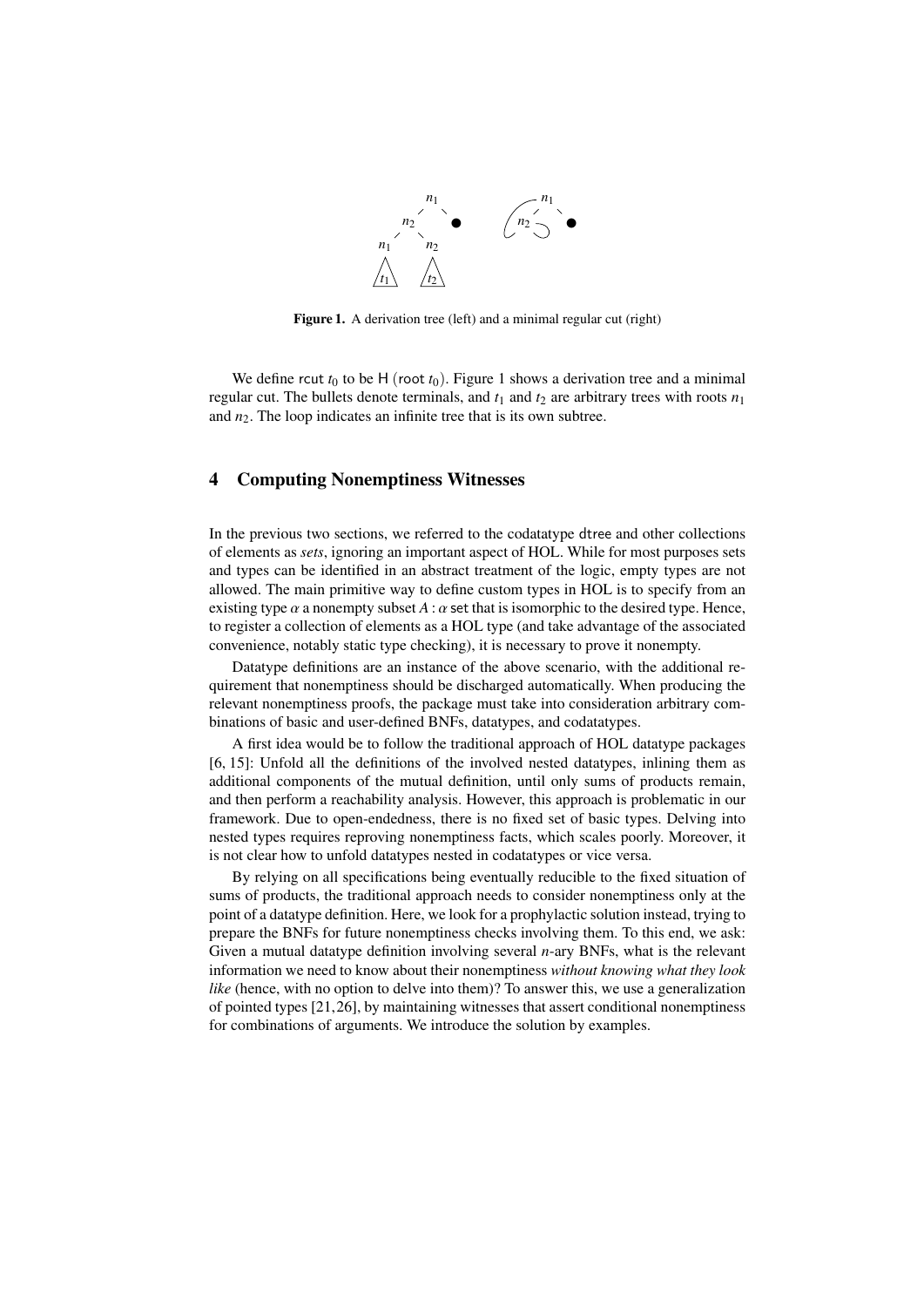## <span id="page-9-0"></span>4.1 Introductory Examples

We start with the simple cases of products and sums. For  $\alpha \times \beta$ , the proof is as follows: Assuming  $\alpha \neq \emptyset$  and  $\beta \neq \emptyset$ , we construct the witness  $(a, b) \in \alpha \times \beta$  for some  $a \in \alpha$  and  $b \in \beta$ . For  $\alpha + \beta$ , two proofs are possible: Assuming  $\alpha \neq \emptyset$ , we can construct lnl *a* for some  $a \in \alpha$ ; alternatively, assuming  $\beta \neq \emptyset$ , we can construct lnr *b* for some  $b \in \beta$ .

With each BNF  $\bar{\alpha}$  F, we associate a set of witnesses, each of the form Fwit :  $\alpha_{i_1} \rightarrow$  $\cdots \rightarrow \alpha_{i_k} \rightarrow \overline{\alpha}$  F for a subset  $\{i_1, \ldots, i_k\} \subseteq [n]$ . From a witness, we can construct a set-theoretic proof by following its signature, in the spirit of the Curry–Howard correspondence. Accordingly,  $\text{Inr}: \beta \to \alpha + \beta$  can be read as the following contract: Given a proof that  $\beta$  is nonempty, Inr yields a proof that  $\alpha + \beta$  is nonempty.

When BNFs are composed, so are their witnesses. The two possible witnesses for the list-defining functor  $(\alpha, \beta)$  pre\_list = unit  $+\alpha \times \beta$  are wit\_pre\_list<sub>1</sub> = lnl () and wit\_pre\_list<sub>2</sub>  $a b = \ln r (a, b)$ . The first witness subsumes the second one, because it<br>unconditionally shows the collection nonempty regardless of the potential emptiness unconditionally shows the collection nonempty, regardless of the potential emptiness of  $\alpha$  and  $\beta$ . From this witness, we obtain the witness list\_ctor wit\_pre\_list<sub>1</sub> (i.e., Nil).<br>Because they can store infinite objects, codatatype set constructors are never emp

Because they can store infinite objects, codatatype set constructors are never empty provided their arguments are nonempty. Compare the following:

datatype  $\alpha$  fstream = FSCons  $\alpha$  ( $\alpha$  fstream)

codatatype  $\alpha$  stream = SCons  $\alpha$  ( $\alpha$  stream)

The datatype definition fails because the optimal witness has a circular signature:  $\alpha \rightarrow$  $\alpha$  fstream  $\rightarrow \alpha$  fstream. In contrast, the codatatype definition succeeds and produces the witness ( $\lambda a$ .  $\mu s$ . SCons  $a s$ ) :  $\alpha \rightarrow \alpha$  stream, namely the (unique) stream *s* such that  $s = S\text{Cons } a s$  for a given  $a \in \alpha$ . This stream is easy to define by coiteration.

Let us now turn to a pair of examples involving nesting:

datatype 
$$
(\alpha, \beta)
$$
tree = Leaf  $\beta$  | Branch  $((\alpha + (\alpha, \beta)$ tree) stream)  
codatatype  $(\alpha, \beta)$ tree = LNode  $\beta ((\alpha + (\alpha, \beta)$ tree) stream)

In the tree definition, the two constructors hide a sum BNF, giving us some flexibility. For the Leaf constructor, all we need is a witness  $b \in \beta$ , from which we construct Leaf *b*. For Branch, we can choose the left-hand side of the nested  $+$ , completely avoiding the recursive right-hand side: From a witness  $a \in \alpha$ , we construct Branch (µ*s*. SCons (Inl *<sup>a</sup>*) *<sup>s</sup>*).

For the ltree functor, the two arguments to LNode are hiding a product, so the ltreedefining functor is  $(\alpha, \beta, \gamma)$  pre ltree  $= \beta \times (\alpha + \gamma)$  stream with  $\gamma$  representing the corecursive component. Composition yields two witnesses for pre\_ltree:

```
wit_pre_ltree<sub>1</sub> a b = (b, \mu s). SCons (\ln a) s)<br>wit_pre_ltree, b c = (b, \mu s). SCons (\ln c) swit_pre_ltree<sub>2</sub> b c = (b, \mu s. SCons (Inr c) s)
```
These can serve to build infinitely many witnesses for ltree. Figure [2](#page-10-0) enumerates the possible combinations, starting with wit\_pre\_ltree<sub>1</sub>. This witness requires only the noncorecursive components  $\alpha$  and  $\beta$  to be nonempty, and hence immediately yields a witness wit\_ltree<sub>1</sub>:  $\alpha \rightarrow \beta \rightarrow (\alpha, \beta)$  ltree (by applying the constructor LNode). The second witness wit\_pre ltree, requires both  $\beta$  and the corecursive component  $\gamma$  to be second witness wit\_pre\_ltree<sub>2</sub> requires both  $\beta$  and the corecursive component  $\gamma$  to be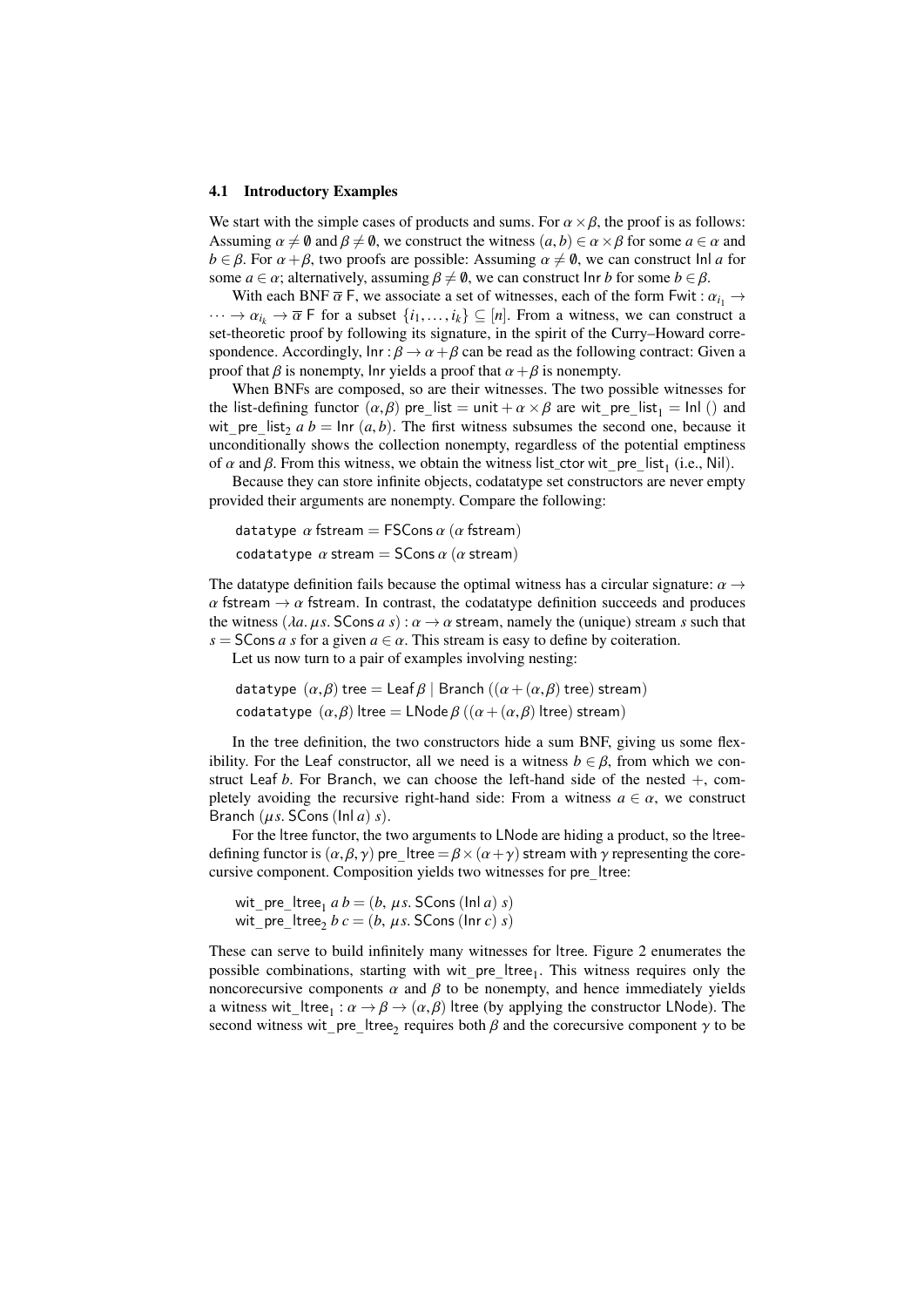

<span id="page-10-0"></span>Figure 2. Derivation trees for ltree witnesses

nonempty; it effectively "consumes" another ltree witness through  $\gamma$ . The consumed witness can again be either wit\_pre\_ltree<sub>1</sub> or wit\_pre\_ltree<sub>2</sub>, and so on. At the limit, wit\_pre\_ltree<sub>2</sub> is used infinitely often. The corresponding witness wit\_ltree<sub>2</sub>:  $\beta \rightarrow$ <br>( $\alpha$   $\beta$ ) ltree can be defined by coiteration as *lb ut* wit pre ltree, *b t* It subsumes  $(\alpha, \beta)$  ltree can be defined by coiteration as  $\lambda b$ .  $\mu t$ . wit\_pre\_ltree<sub>2</sub> b t. It subsumes wit\_ltree<sub>1</sub> and all the other finite witnesses. But had ltree been defined as a datatype instead of a codatatype, wit  $ltree_1$  would have been its optimal witness.

#### 4.2 A General Solution

The nonemptiness problem for an *n*-ary set constructor F and a set of indices  $I \subseteq [n]$ can be stated as follows: Is  $\overline{\alpha} \in \overline{B} \neq \emptyset$  whenever  $\forall i \in I$ .  $\alpha_i \neq \emptyset$ , for all sets  $\overline{\alpha}_n$ ? We call F *I-witnessed* if the answer is yes. Thus, set sum  $(+)$  is  $\{1\}$ -,  $\{2\}$ -, and  $\{1, 2\}$ -witnessed; set product ( $\times$ ) is {1, 2}-witnessed; and  $\alpha$  list is  $\emptyset$ - and {1}-witnessed. This leads to the following notion of soundness: Given an *n*-ary functor F, a set  $\mathcal{I} \subseteq [n]$  set is (*witness*-) *sound* for F if F is *I*-witnessed for all  $I \in \mathcal{I}$ .

The next question is: When is such a set  $\mathscr I$  also complete, in that it covers all witnesses? Clearly, if  $I_1 \subseteq I_2$ , then  $I_1$ -witnesshood implies  $I_2$ -witnesshood. Therefore, we are interested in retaining the witnesses completely only up to inclusion of sets of indices. A set  $\mathcal{I} \subseteq [n]$  set is (*witness-*)*complete* for F if for all  $J \subseteq [n]$  such that F is *J*witnessed, there exists  $I \in \mathcal{I}$  such that  $I \subseteq J$ ; (*witness-*)*perfect* for F if it is both sound and complete.

Here are perfect sets  $\mathcal{I}_F$  for basic BNFs:

- Identity:  $\mathcal{I}_{\alpha}{}_{\text{ID}} = {\{\alpha\}}$
- Constant:  $\mathcal{I}_{C_{n,\alpha}} = \{ \emptyset \} \ (\alpha \neq \emptyset)$ <br>• Sum:  $\mathcal{I}_{\alpha,\alpha} = \{ \mathcal{I}_{\alpha} \} \ (\alpha \neq \emptyset)$
- Sum:  $\mathcal{I}_{\alpha+\beta} = {\{\{\alpha\},\{\beta\}\}}$ <br>• Product:  $\mathcal{I}_{\alpha} = \{J_{\alpha}, \beta\}$
- Product:  $\mathscr{I}_{\alpha\times\beta} = \{\{\alpha,\beta\}\}\$
- Function space:  $\mathscr{I}_{\beta \text{func}_{\alpha}} = {\{\beta\}} (a \neq 0)$
- Bounded *k*-powerset:  $\mathcal{I}_{\alpha \text{ set}_k} = \{\emptyset\}$

Parameters  $\alpha_i$  are identified with their indices *j* to improve readability.

Perfect sets must be maintained across BNF operations. Let us start with composition, permutation, and lifting.

<span id="page-10-1"></span>**Theorem 1.** Let  $H = G \circ \overline{F}_n$ , where  $G \in Fun_{C_n}$  has a perfect set  $\mathcal{J}$  and each  $F_j \in Fun_{C_m}$ has a perfect set  $\mathscr{I}_j$ . Then  $\{\bigcup_{j\in J} I_j \mid J\in \mathscr{J} \wedge (I_j)_{j\in J} \in \prod_{j\in J} \mathscr{I}_j\}$  is a perfect set for H.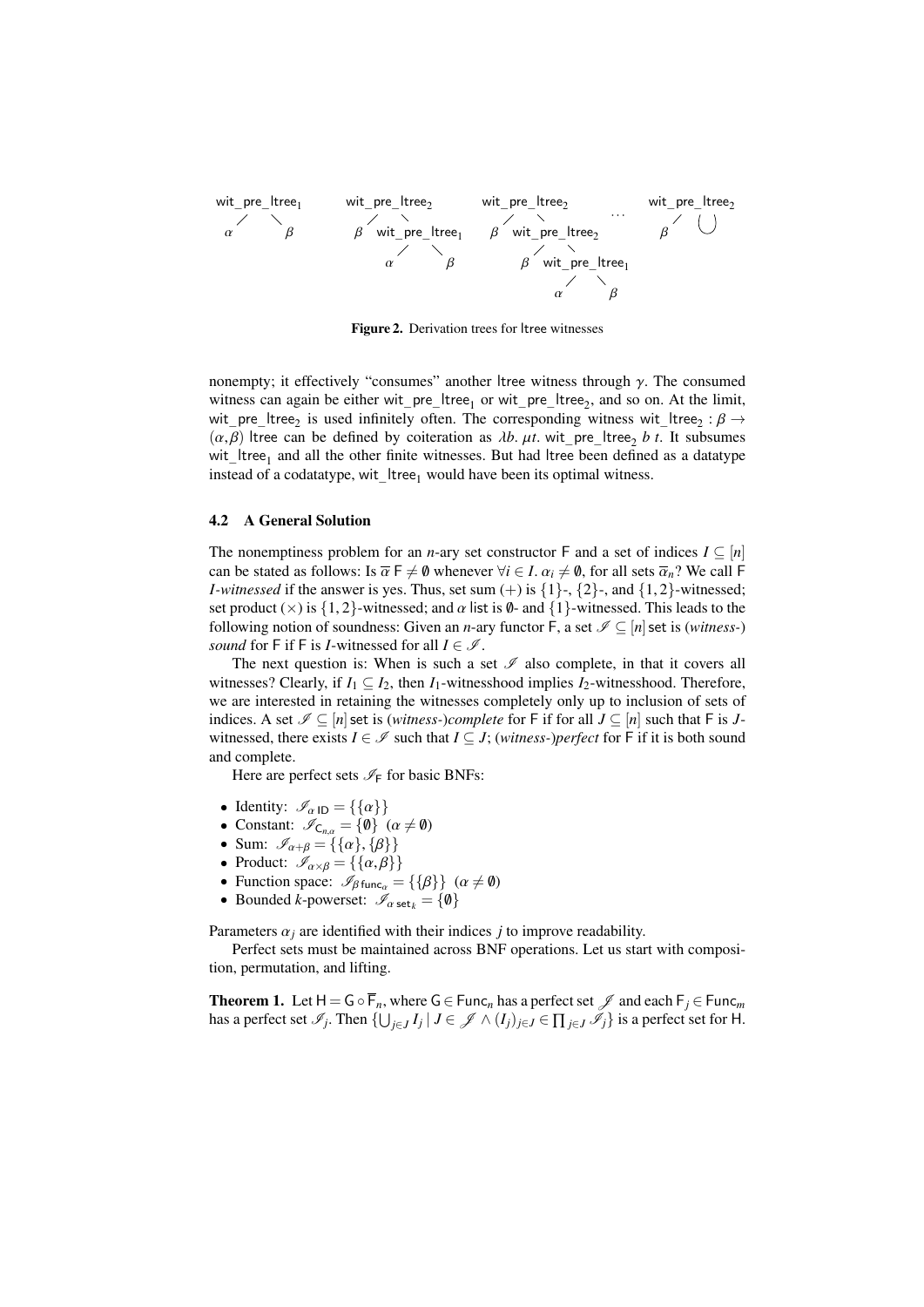*Proof sketch.* Let  $\mathcal{K} = \{ \bigcup_{j \in J} I_j \mid J \in \mathcal{J} \wedge (I_j)_j \in \prod_{j \in J} \mathcal{I}_j \}$ . We first prove that  $\mathcal{K}$  is sound for H. Let  $K \in \mathcal{K}$  and  $\overline{\alpha}_m$  be such that  $\forall i \in K$ .  $\alpha_i \neq \emptyset$ . By the definition of  $\mathcal{K}$ , we obtain *J* ∈  $\mathcal{J}$  and  $(I_j)_{j \in J}$  such that (1)  $K = \bigcup_{j \in J} I_j$  and (2)  $\forall j \in J$ .  $I_j \in \mathcal{J}_j$ . Using (1), we have  $\forall i \in I$   $\forall i \in I$ .  $\alpha \in \mathcal{J}$ . Hence since each  $\mathcal{J}_i$  is sound for  $F : \forall i \in I$ ,  $\overline{\alpha} F : \mathcal{J}$ we have  $\forall j \in J$ .  $\forall i \in I_j$ .  $\alpha_i \neq \emptyset$ . Hence, since each  $\mathcal{I}_j$  is sound for  $F_j$ ,  $\forall j \in J$ .  $\overline{\alpha} F_j \neq \emptyset$ .<br>Finally since  $\mathcal{I}_j$  is sound for  $G$ , we obtain  $\overline{\alpha} F G \neq \emptyset$ , i.e.  $\overline{\alpha} H \neq \emptyset$ . Finally, since  $\mathscr{J}$  is sound for G, we obtain  $\overline{\alpha} \overline{\mathsf{F}}$  G  $\neq \emptyset$ , i.e.,  $\overline{\alpha}$  H  $\neq \emptyset$ .

We now prove that  $K$  is complete for H. Let  $K \subseteq [m]$  be such that H is *K*-witnessed. Let  $\overline{\beta}_n$  be defined as  $\beta_j = \text{unit if } j \in K$  and  $\emptyset$  otherwise, and let  $J = \{j \in [n] \mid \overline{\beta} \ F_j \neq \emptyset\}.$ Since H is *K*-witnessed, we obtain that  $\overline{\beta}$  H  $\neq$  0, i.e., (3)  $\overline{\beta}$  F G  $\neq$  0.

We show that (4) G is *J*-witnessed. Let  $\overline{\gamma}_n$  such that  $\forall j \in J$ .  $\gamma_j \neq \emptyset$ . Thanks to the pittion of *L* we have  $\forall i \in [n]$ .  $F \neq \emptyset \Rightarrow \gamma_i \neq \emptyset$  and therefore we obtain the functions definition of *J*, we have  $\forall j \in [n]$ .  $F_j \neq \emptyset \Rightarrow \gamma_j \neq \emptyset$ , and therefore we obtain the functions  $(f_j : \overline{\beta} \mathsf{F}_j \to \gamma_j)_{i \in [n]}$ . With Gmap  $\overline{f} : \overline{\beta} \mathsf{F} \mathsf{G} \to \overline{\gamma} \mathsf{G}$ , by (3) we obtain  $\overline{\gamma} \mathsf{G} \neq \emptyset$ .<br>From (4) since *L* is complete for *G*, we obtain *L*  $\in \mathcal{O}$  such that *L*  $\subset I$ 

From (4), since *J* is complete for G, we obtain  $J_1 \in \mathcal{J}$  such that  $J_1 \subseteq J$ . Let  $j \in J_1$ . By the definition of *J*, we have  $\overline{\beta}$  F<sub>*j*</sub>  $\neq$  0, making  $\overline{\beta}$  F<sub>*j*</sub> *K*-witnessed (by definition of  $\overline{\beta}$ ); hence, since  $\mathcal{I}_j$  is  $F_j$ -complete, we obtain  $I_j \in \mathcal{I}_j$  such that  $I_j \subseteq K$ . Then  $K_1 = \bigcup_{j \in J_1} I_j$ belongs to  $K$  and is included in  $K$ .

<span id="page-11-0"></span>**Theorem 2.** Let  $\mathcal{I} \subseteq [n]$  set be a perfect set for F. Then  $\mathcal{I}$  and  $\mathcal{I}^{(i,j)}$  are perfect sets for  $F \uparrow$  and  $F^{(i,j)}$ , respectively, where  $\mathcal{I}^{(i,j)}$  is  $\mathcal{I}$  with *i* and *j* exchanged in each of its elements.

Theorems [1](#page-10-1) and [2](#page-11-0) hold not only for functors but also for plain set constructors (with a further cardinality-monotonicity assumption needed for the completeness part of Theorem [1\)](#page-10-1). The most interesting cases are the genuinely functorial ones of initial algebras and final coalgebras. Witnesses for initial algebras and final coalgebras are essentially obtained by repeated compositions of the witnesses of the involved BNFs and the folding bijections, inductively in one case and coinductively in the other. The derivation trees from Section [3](#page-5-0) turn out to be perfectly suited for recording the combinatorics of these compositions, so that both soundness and completeness follow easily.

For the rest of this subsection, we fix *n* ( $m + n$ )-ary functors  $\overline{\beta}$  F<sub>j</sub> and assume each F*<sup>j</sup>* has a perfect set K*<sup>j</sup>* . We start by constructing a (set) grammar Gr = (T, <sup>N</sup>, <sup>P</sup>) with  $T = [m], N = [n],$  and  $P = \{(j, cp(K)) \mid K \in \mathcal{K}_j\}$ , where, for each  $K \subseteq [m+n], cp(K)$ is its copy to  $[m] + [n]$  defined as  $\text{Inl} \cdot ([m] \cap K) \cup \text{Inr} \cdot \{k \in [n] \mid m + k \in K\}.$ 

<span id="page-11-1"></span>The intuition is as follows. A mutual datatype definition introduces *n* isomorphisms  $\overline{\alpha}$  IF<sub>*j*</sub>  $\cong$  ( $\overline{\alpha}$ ,  $\overline{\alpha}$  IF<sub>*j*</sub>, ...,  $\overline{\alpha}$  IF<sub>*n*</sub>)F<sub>*j*</sub>. We are looking for conditions that guarantee nonempti-<br>ness of the functors IF . To this end, we traverse these isomorphisms from left to r ness of the functors IF*<sup>j</sup>* . To this end, we traverse these isomorphisms from left to right, reducing nonemptiness of  $\bar{\alpha}$  IF<sub>j</sub> to that of  $(\bar{\alpha}, \bar{\alpha} | F_1, ..., \bar{\alpha} | F_n) F_j$ . Nonemptiness of the latter can be reduced to nonemptiness of some  $\alpha$ :  $\alpha$ : and some  $\bar{\alpha} | F_i \sim \bar{\alpha} | F_j$ . latter can be reduced to nonemptiness of some  $\alpha_{i_1}, \dots, \alpha_{i_p}$  and some  $\overline{\alpha} \mid F_{j_1}, \dots, \overline{\alpha} \mid F_{j_q}$ ,<br>via a witness for F of the form *{i, i m+ i, m+ i}* This vields a grammar via a witness for  $F_j$  of the form  $\{i_1, \ldots, i_p, m+j_1, \ldots, m+j_q\}$ . This yields a grammar production  $j \rightarrow \{\text{Inl } i_1, \ldots, \text{Inl } i_p, \text{Inr } j_1, \ldots, \text{Inr } j_q\}$ , where the  $i_k$ 's are terminals and the *j*<sub>*l*</sub>'s are, like *j*, nonterminals. The ultimate goal is to reduce the nonemptiness of  $\bar{\alpha}$  IF<sub>*j*</sub> to the derivation of  $\bar{\alpha}$  alone, i.e., to terminals. This precisely corresponds to derivathat of components of  $\bar{\alpha}$  alone, i.e., to terminals. This precisely corresponds to derivations in the grammar of terminal sets. It should be intuitively clear that by considering finite derivations, we obtain sound witnesses for  $IF_j$ . We actually prove more: For initial algebras, finite derivations are also witness-complete; for final coalgebras (substituting  $\overline{\mathsf{J}\mathsf{F}}$  for  $\overline{\mathsf{IF}}$ ), accepting infinite derivations is sound and also required for completeness.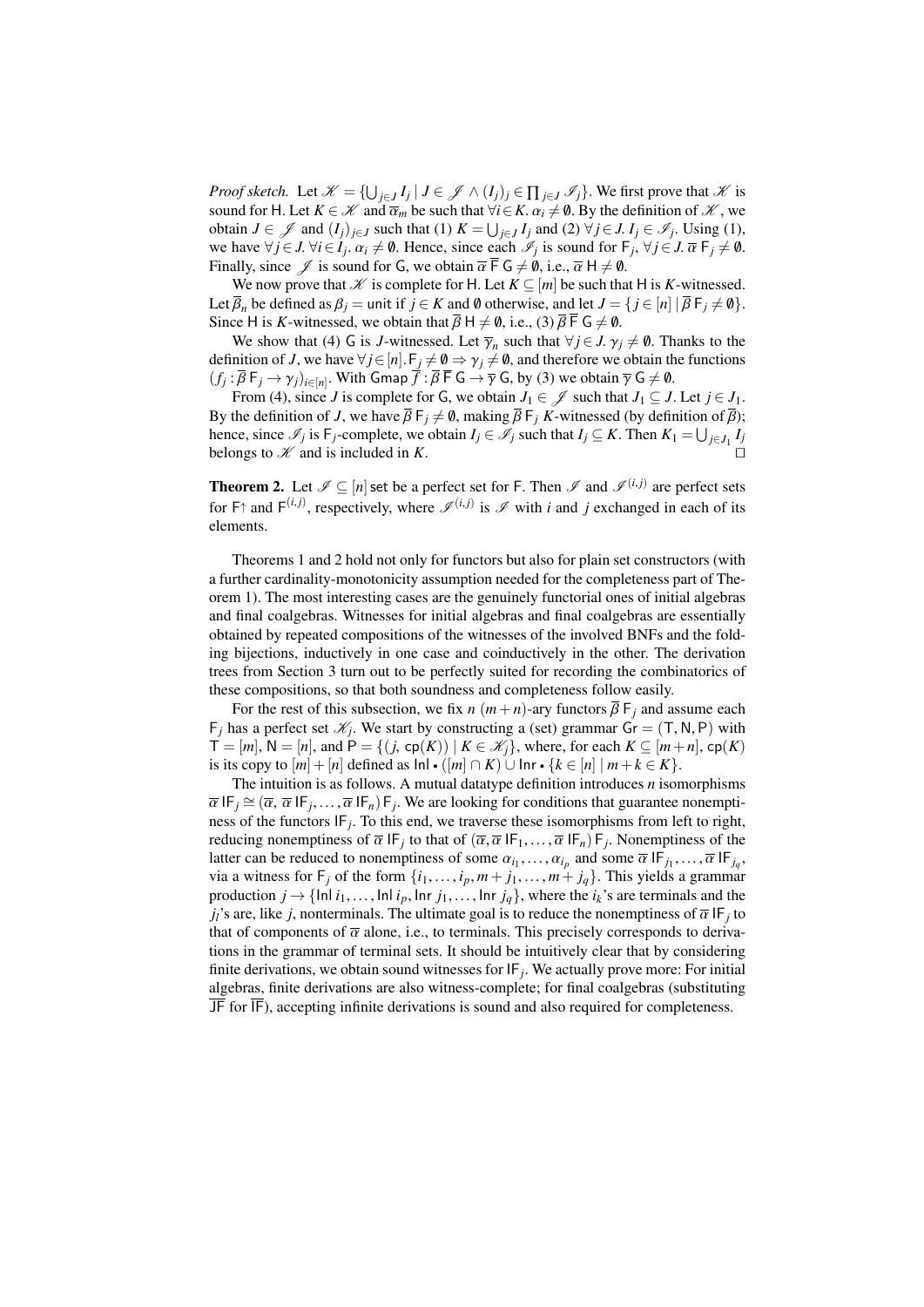**Theorem 3.** Assume that the final coalgebra of  $\overline{F}$  exists and consists of *n m*-ary functors  $\overline{\alpha}_m$  JF<sub>*j*</sub> (cf. Section [2.1\)](#page-2-1). Then  $\mathcal{L}_{Gr}^r(j)$  is a perfect set for JF<sub>*j*</sub>, for  $j \in [n]$ .

To prove soundness, we define a nonemptiness witness to  $\bar{\alpha}$  JF<sub>j</sub> corecursively (by abstract JF-corecursion). Showing completeness is more interesting: We define a function to dtree corecursively (by concrete tree corecursion), obtaining a derivation tree, from which we then cut a regular derivation tree by exploiting Lemma [1.](#page-7-0)

*Proof sketch.* Let  $j_0 \in [n]$ . We first show that  $\mathcal{L}_{Gr}^r(j_0)$  is sound. Let  $t_0$  be a well-formed regular derivation tree with root  $j_0$ . We must prove that  $F_{j_0}$  is  $Fr t_0$ -witnessed. For this, we fix  $\overline{\alpha}_m$  such that  $\forall i \in \text{Fr } t_0$ .  $\alpha_i \neq \emptyset$ , and aim to show that  $\overline{\alpha} \cup \overline{F}_{j_0} \neq \emptyset$ .<br>For each  $i \in \text{Irr } t_0$  let t be the corresponding subtree of to (It is we

For each  $j \in \text{Itr } t_0$ , let  $t_j$  be the corresponding subtree of  $t_0$ . (It is well-defined, since *t*<sub>0</sub> is regular.) Note that  $t_0 = t_{j_0}$ . For each *K* such that  $(j, \text{cp}(K)) \in \text{P}$ , since  $K \in \mathcal{K}_j$  and  $\mathcal{K}_j$  is sound for  $\text{F}$  is we obtain a *K*-witness for  $\text{F}$  i. i.e., a function  $w_i : (\alpha_i)_{i \in \mathcal{K}} \to \$  $\mathcal{K}_j$  is sound for F<sub>*j*</sub>, we obtain a *K*-witness for F<sub>*j*</sub>, i.e., a function  $w_{j,K} : (\gamma_k)_{k \in K} \to \overline{\gamma}$  F<sub>*j*</sub> (polymorphic in  $\overline{\gamma}$ ) (polymorphic in  $\bar{y}$ ).

Let  $\overline{\beta}_n$  be defined as  $\beta_j =$  unit if  $j \in$  ltr  $t_0$  and  $\emptyset$  otherwise. We build a coalgebra structure on  $\overline{\beta}$ ,  $(s_j : \beta_j \to (\overline{\alpha}, \overline{\beta}) \ F_j)_{j \in [n]}$ , as follows: If  $j \notin$  ltr  $t_0$ , then  $s_j$  is the unique function from  $\emptyset$ . Otherwise, let  $s_1() = w_{j,k}(\alpha_j)$ ,  $w_{j,k}(\alpha_j)$ ,  $w_{j,k}(\alpha_j)$  where  $c_p(K)$  is function from 0. Otherwise, let  $s_j$  () =  $w_{j,K}$   $(a_i)_{i \in K \cap [m]}$  ()<sup>| $K \cap [m+1,m+n]$ </sup>, where  $cp(K)$  is the right-hand side of the top production of *t<sub>j</sub>*, i.e., (id⊕root) • cont *t<sub>j</sub>*. For each *j* ∈ Itr *t*<sub>0</sub>, unfold<sub>*j*</sub>  $\bar{s}$ : unit  $\rightarrow \bar{\alpha}$  JF<sub>*j*</sub> ensures the nonemptiness of  $\bar{\alpha}$  JF<sub>*j*</sub>. In particular,  $\bar{\alpha}$  JF<sub>*j*0</sub>  $\neq$  0.<br>We now show that  $\mathcal{L}^r$  (*i*<sub>0</sub>) is complete Let  $I \subseteq [m]$  such that IF is Lwitnesse

We now show that  $\mathcal{L}_{Gr}^{r}(j_0)$  is complete. Let  $I \subseteq [m]$  such that  $JF_{j_0}$  is *I*-witnessed. We must find  $I_1 \in \mathcal{L}_{Gr}^r(j_0)$  such that  $I_1 \subseteq I$ . Let  $\overline{\alpha}_m$  be defined as  $\alpha_i = \text{unit if } i \in I$  and  $\emptyset$  otherwise  $I = I \cup I$  if  $\overline{\alpha} \in I \rightarrow \emptyset$ . We define  $c: I \rightarrow (\lfloor m \rfloor + I)$  foat by  $c: I = \text{cn}(K)$ .  $\emptyset$  otherwise. Let  $J = \{ j | \overline{\alpha} F_j \neq \emptyset \}$ . We define  $c : J \rightarrow ([m] + J)$  fset by  $c j = \text{cp}(K_j)$ , where  $K_j$  is such that  $(j, cp(K_j)) \in P$  and  $K_j \subseteq I \cup \{m+j \mid j \in J\}$ .<br>Now let  $a: I \to \text{drree}$  be unfold id c. Thus, for all  $i \in I$ , root  $(a, i)$ .

Now let  $g : J \to$  dtree be unfold id *c*. Thus, for all  $j \in J$ , root  $(g j) = j$  and cont  $(g j) =$  $(id \oplus g) \cdot c \; j = \text{Inl} \cdot (K_i \cap I) \cup \text{Inr} \cdot {g j \mid m + j \in K_j}.$  Taking  $t_0 = g j_0$  and using Lemma [1,](#page-7-0) we obtain the regular well-formed tree  $t_1$  such that Fr  $t_1 \subseteq Fr t_0 \subseteq I$ . Hence Fr  $t_1$  is the desired index set  $I_1$ .

The above completeness proof provides an example of self-application of codatatypes: A specific codatatype, of infinite derivation trees, arises in the metatheory of general codatatypes. And this may well be unavoidable: While for soundness the regular trees are replaceable by some equivalent (finite) inductive items, it is not clear how completeness could be proved without first considering arbitrary infinite derivation trees and then cutting them down to regular trees.

An analogous result holds for initial algebras. For each  $i \in N$ , let  $\mathcal{L}^{\text{rf}}_{\text{Gr}}(i)$  be the language generated by *i* by means of regular finite derivation trees for grammar Gr. Since N is finite, these can be described more directly as trees for which every nonterminal path has no repetitions.

In the following proofs, we exploit an embedding of datatypes as finite codatatypes. Using this embedding, we can transfer the recursive definition and structural induction principles from  $\overline{IF}$  to finite elements of  $\overline{JF}$ , and in particular from a datatype fdtree of finite trees (Appendix [C\)](#page-23-0) to finite trees in dtree.

The regular cut of a tree works well with respect to the metatheory of codatatypes, but for datatypes it has the disadvantage that it may produce infinite trees out of finite ones, as depicted in Figure [3](#page-13-0) (left and middle). We need a slightly different concept for datatypes: the finite regular cut (right). Let  $t_0$  be a finite derivation tree. We define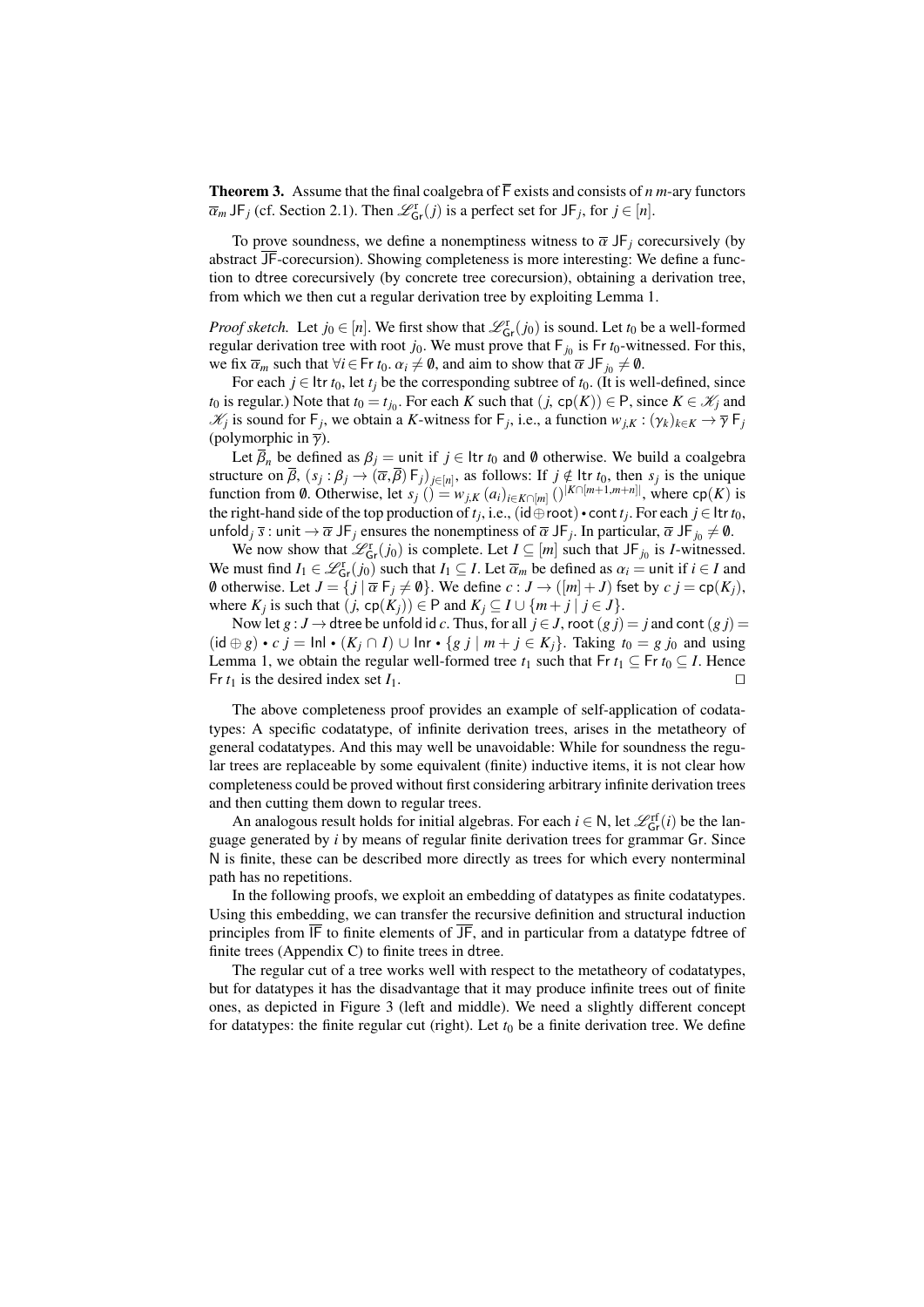

<span id="page-13-0"></span>Figure 3. A finite derivation tree (left), a regular cut (middle), and a finite regular cut (right)

the function fpick : Itr  $t_0 \rightarrow$  Subtr  $t_0$  similarly to pick from Section [3,](#page-5-0) but making sure that the choice of the subtrees fpick *n* is minimal, in that fpick *n* does not have *n* in the interior of a proper subtree (and hence does not have any proper subtree of root *n*). Such a choice is possible owing to the finiteness of  $t_0$ . We define the finite regular cut of  $t_0$ , rfcut *t*0, analogously to rcut *t*0, using fpick instead of pick.

<span id="page-13-1"></span>**Lemma 2.** Assume  $t_0$  is a finite derivation tree. Then:

(1) The statement of Lemma [1](#page-7-0) holds if we replace rcut by rfcut.

(2) rfcut  $t_0$  is finite.

*Proof.* (1) Similar to the proof of Lemma [1.](#page-7-0) (2) By routine induction on  $t_0$ .

<span id="page-13-2"></span>**Theorem 4.** Assume that the initial algebra of  $\overline{F}$  exists and consists of *n m*-ary functors  $\overline{\alpha}_m$  IF<sub>*j*</sub> (cf. Section [2.1\)](#page-2-1). Then  $\mathcal{L}_{Gr}^{rf}(j)$  is a perfect set for IF<sub>*j*</sub>, for  $j \in [n]$ .

*Proof.* Let  $j_0 \in [n]$ . We first show that  $\mathcal{L}_{Gr}^{rf}(j_0)$  is sound. Let  $t_0$  be a well-formed finite regular derivation tree with root  $j_0$ . We must prove that  $F_{j_0}$  is  $Fr t_0$ -witnessed. For this, we fix  $\overline{\alpha}_m$  such that  $\forall i \in \text{Fr } t_0$ .  $\alpha_i \neq \emptyset$ , and aim to show that  $\overline{\alpha} \mathsf{IF }_{j_0} \neq \emptyset$ .<br>For each  $i \in \text{ Irr } t_0$  let t be the corresponding subtree of  $t_0$ . (It is w

For each  $j \in \text{Itr } t_0$ , let  $t_j$  be the corresponding subtree of  $t_0$ . (It is well-defined, since *t*<sub>0</sub> is regular.) Note that  $t_0 = t_{j_0}$ . For each *K* such that  $(j, \text{cp}(K)) \in \text{P}$ , since  $K \in \mathcal{K}_j$  and  $\mathcal{K}_j$  is sound for  $\text{F}$ , we obtain a *K*-witness for  $\text{F}$ , i.e., a function  $w_i \times (x_i)_{i \in \mathcal{K}} \to \overline{\$  $\mathcal{K}_j$  is sound for F<sub>*j*</sub>, we obtain a *K*-witness for F<sub>*j*</sub></sub>, i.e., a function  $w_{j,K}$ :  $(\alpha_k)_{k \in K} \to \overline{\alpha}$  F<sub>*j*</sub>.<br>We verify the following fact by induction on the finite derivation tree *t*; If  $\exists i \in$ 

We verify the following fact by induction on the finite derivation tree *t*: If  $\exists j \in$ Itr  $t_0$ ,  $t = t_j$ , then  $\overline{\alpha}$  IF<sub>*j*</sub>  $\neq$  0. The induction step goes as follows: Assume  $t = t_j$  has the form Node *i as* and let *I* he the set of all roots of the immediate subtrees of *t* namely form Node *j as*, and let *J* be the set of all roots of the immediate subtrees of *t*, namely, root • (Inr<sup>−</sup> (cont *t*)). By the induction hypothesis,  $\overline{\alpha}$  IF<sub>*j'*</sub>  $\neq$  0 (say, *b<sub>j</sub>'*  $\in$   $\overline{\alpha}$  IF<sub>*j'*</sub>) for all *i'*  $\in$  *I*. Then  $w \cdot \overline{w}$  (*a*),  $\ldots$  (*b<sub>j'</sub>*)  $\ldots$   $\in \overline{\alpha}$  IF  $\ldots$  making  $\overline$ *j*<sup> $'$ </sup> ∈ *J*. Then  $w_{j,K}$   $(a_i)_{i \in In^{[-t]}}$   $(b_{j'})_{j' \in J}$  ∈  $\overline{\alpha}$  IF<sub>*j*</sub>, making  $\overline{\alpha}$  IF<sub>*j*</sub> nonempty. In particular,  $\overline{\alpha}$  IF  $\therefore$   $\neq$  0  $\overline{\alpha}$  JF<sub>*j*0</sub>  $\neq$  0.<br>We now

We now show that  $\mathcal{L}_{Gr}^{rf}(j_0)$  is complete. Let  $I \subseteq [m]$  such that  $IF_{j_0}$  is *I*-witnessed. We must find  $I_1 \in \mathcal{L}_{\text{Gr}}^{\text{rf}}(j_0)$  such that  $I_1 \subseteq I$ . Let  $\overline{\alpha}_m$  be defined as  $\alpha_i =$  unit if  $i \in I$  and  $h \in \overline{\alpha}$  [F] and  $h \in \overline{\alpha}$  [F]  $\emptyset$  otherwise. We verify, by structural IF-induction on *b*, that for all *j* ∈ [*n*] and *b* ∈  $\overline{\alpha}$  IF<sub>*j*</sub>, there exists a finite well-formed derivation tree *t* such that root *t* = *i* and Fr *t* ⊆ *I* there exists a finite well-formed derivation tree *t* such that root  $t = j$  and  $Fr t \subseteq I$ . For the inductive step, assume ctor<sub>*j*</sub>  $x \in \overline{\alpha}$  IF<sub>*j*</sub>, where  $x \in (\overline{\alpha}, \overline{\alpha}$  IF) F<sub>*j*</sub>. By the induction hypotheses, we obtain the finite well-formed derivation trees  $\overline{t}$ , such that root  $t = i$  and hypotheses, we obtain the finite well-formed derivation trees  $\bar{t}_n$  such that root  $t_i = j$  and Fr  $t_j \subseteq I$  for all  $j \in [n]$ . Let  $J = \{j' \in [n] \mid \overline{\alpha} \mid F_{j'} \neq \emptyset\}$ . Then  $F_j$  is  $(I \cup J)$ -witnessed, hence by the F-completeness of  $\mathcal{X}$  we obtain  $K \subseteq \mathcal{X}$  such that  $K \subseteq I \cup \{m + j' \mid j' \in I\}$ by the F<sub>j</sub>-completeness of  $\mathcal{K}_j$  we obtain  $K \in \mathcal{K}_j$  such that  $K \subseteq I \cup \{m+j' \mid j' \in J\}$ . We take *t* to have *j* as root,  $I \cap K$  as leaves and  $(t_j)_{j' \in J}$  as immediate subtrees; namely, *t* = Node *j* (InI • *I* ∪ Inr •  $\{t_{j'} | j' \in J\}$ )).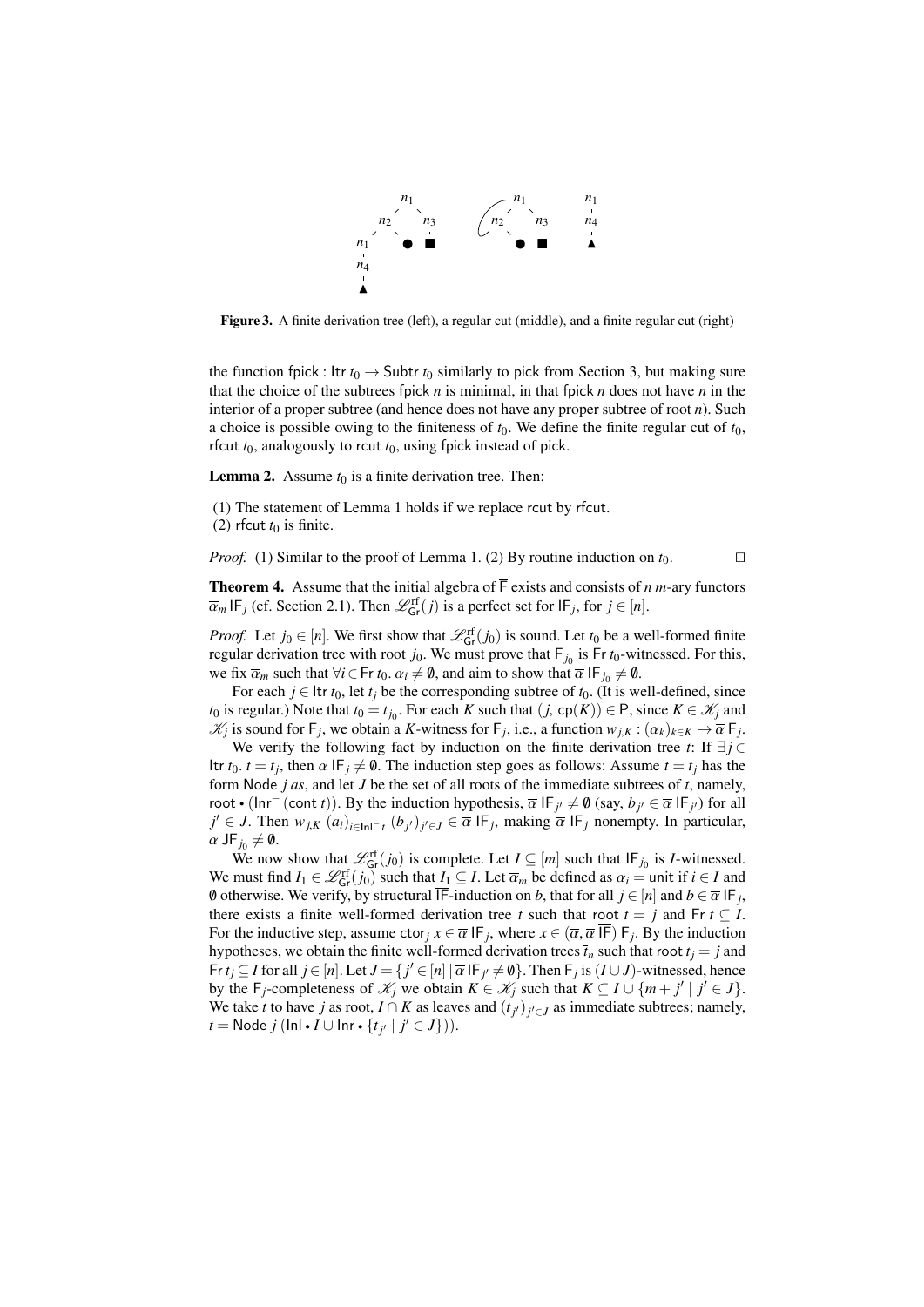Let *t*<sub>0</sub> be a tree as above corresponding to *j*<sub>0</sub> (since  $\overline{\alpha}$  IF<sub>*j*0</sub>  $\neq$  0). Then, by Lemma [2,](#page-13-1)  $\overline{\alpha}$  rcut *t*<sub>0</sub> is a well-formed finite derivation tree such that Fr *t*<sub>1</sub>  $\subset$  Fr *t*<sub>0</sub>  $\subset$  *I*. Thus *t*<sub>1</sub> = rcut *t*<sub>0</sub> is a well-formed finite derivation tree such that Fr *t*<sub>1</sub>  $\subseteq$  Fr *t*<sub>0</sub>  $\subseteq$  *I*. Thus, taking  $I_1 = \text{Fr } t_1$ , we obtain  $I_1 \in \mathcal{L}_{\text{Gr}}^{\text{rf}}(j_0)$  and  $I_1 \subseteq I$ .

Let us see how Theorems [1](#page-10-1) to [4](#page-13-2) can be combined in establishing or refuting nonemptiness for some of our motivating examples from Sections [1](#page-0-0) and [4.1.](#page-9-0)

- $\mathcal{I}_{(\alpha,\beta) \text{ pre}-\text{list}} = \{\emptyset\}$  by Theorem [1;](#page-10-1)  $\mathcal{I}_{\alpha \text{ list}} = \{\emptyset\}$  by Theorem [4](#page-13-2)
- $\mathscr{I}_{(\alpha,\beta)}$  pre fstream  $= \{ \{\alpha,\beta\} \}$ ;  $\mathscr{I}_{\alpha \text{ fstream}} = \emptyset$  by Theorem [4](#page-13-2) (i.e.,  $\alpha$  fstream is empty)
- $\mathscr{I}_{(\alpha,\beta) \text{ pre-stream}} = {\{\{\alpha,\beta\}\}; \ \mathscr{I}_{\alpha \text{ stream}} = {\{\{\alpha\}\}\text{ by Theorem 3}}$  $\mathscr{I}_{(\alpha,\beta) \text{ pre-stream}} = {\{\{\alpha,\beta\}\}; \ \mathscr{I}_{\alpha \text{ stream}} = {\{\{\alpha\}\}\text{ by Theorem 3}}$  $\mathscr{I}_{(\alpha,\beta) \text{ pre-stream}} = {\{\{\alpha,\beta\}\}; \ \mathscr{I}_{\alpha \text{ stream}} = {\{\{\alpha\}\}\text{ by Theorem 3}}$
- $\mathscr{I}_{(\alpha,\beta,\gamma)}$  pre\_ltree  $= \{ \{\alpha,\beta\}, \{\beta,\gamma\} \}$  by Theorem [1;](#page-10-1)  $\mathscr{I}_{(\alpha,\beta) \text{ three}} = {\{\beta\}}$  by Theorem [3](#page-11-1)
- $\mathcal{I}_{(\alpha,\beta,\gamma)}$  pre<sub>\_t<sub>1</sub></sub> = {{ $\beta$ }, { $\alpha$ ,  $\gamma$ }},  $\mathcal{I}_{(\alpha,\beta,\gamma)}$  pre<sub>\_t<sub>2</sub></sub> = { $\emptyset$ }, and<br> $\mathcal{I}_{(\alpha,\beta,\gamma)}$  pre\_t<sub>1</sub> = { $\alpha$ }, [ $\alpha$ } [ $\alpha$ } [ $\alpha$ } [ $\alpha$ ] by Theorem 1;  $\mathcal{I}_{(\alpha,\beta,\gamma)}$  [ $\alpha$ ] [ $\alpha$ ]  $\mathscr{I}_{(\alpha,\beta,\gamma) \text{ pre}\_\text{t}_3} = \{\{\alpha\},\{\gamma\}\}\$  by Theorem [1;](#page-10-1)  $\mathscr{I}_{\text{t}_i} = \{\emptyset\}$  by Theorem [4](#page-13-2)

Since we have maintained perfect sets throughout all the BNF operations, we obtain the following central result.

Theorem 5. Any BNF built from other BNFs endowed with perfect sets of witnesses (in particular all basic BNFs discussed in this paper) by repeated applications of the composition, initial algebra, and final coalgebra operations has a perfect set defined as indicated in Theorems [1](#page-10-1) to [4.](#page-13-2)

Corollary 1. The nonemptiness problem is decidable for arbitrarily nested, mutual (co)datatypes.

Consequently, a procedure implementing Theorems [1](#page-10-1) to [4](#page-13-2) will preserve enough nonemptiness witnesses to ensure that all specifications describing nonempty datatypes are accepted. The next subsection presents such a procedure.

#### 4.3 Computational Aspects

Theorem [3](#page-11-1) reduces the computation of perfect sets for final coalgebras to that of  $\mathcal{L}_{Gr}^{r}(n)$ . The use of infinite regular trees in the definition of  $\mathcal{L}_{Gr}^{r}(n)$  allows a simple proof of soundness, and the only natural proof of completeness we could think of, relating the coinductive nature of arbitrary mutual codatatypes with that of infinite trees. However, from a computational point of view, the use of infinite trees is excessive.

In fact,  $\mathcal{L}_{Gr}(n)$  and  $\mathcal{L}_{Gr}^{f}(n)$ , the nonregular versions of the generated languages, are computable by fixpoint iteration on finite sets. It is not hard to show that  $\mathscr{L}_{Gr}$  and  $\mathcal{L}_{\mathsf{Gr}}^{\mathrm{f}}$  are the greatest and least solutions of the following fixpoint equation, involving the variable  $X : N \to ((T+N) \text{ set})$  set, where the order is componentwise inclusion:

$$
X n = \{ \ln \mid s \cup \bigcup_{n' \in \ln r - ss} K_{n'} \mid (n, ss) \in P \land K \in \prod_{n' \in \ln r - ss} X n' \}
$$

The equation simply states the expected closure under the grammar productions, familiar from formal language theory. But since the "words" are finite sets and not lists, a fixpoint is reached after at most card N iterations.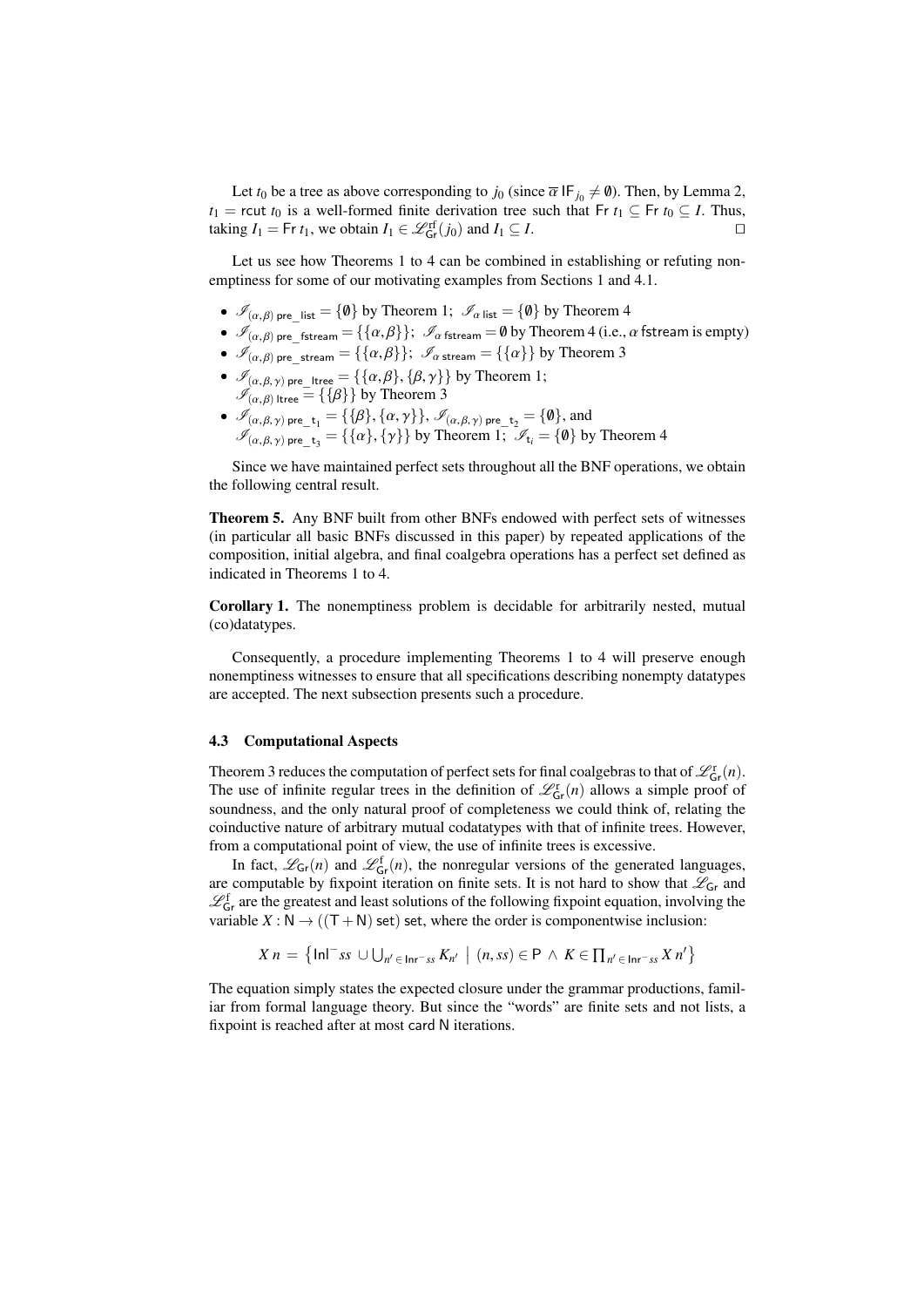However, it is easier to settle this computational aspect by working with the regular versions  $\mathcal{L}_{Gr}^{r}(n)$  and  $\mathcal{L}_{Gr}^{rf}(n)$ , whose structure nicely exhibits boundedness. Namely, we prove for these languages a bounded version of the above fixpoint equation, featuring a decumulator that witnesses the finite convergence of the computation.

First, we relativize the notion of frontier to that of "frontier through *ns*," Fr *ns t*, containing the leaves of *t* accessible by paths of nonterminals from  $n_s \,\subset N$ . We also define the corresponding *ns*-restricted regularly generated language  $\mathcal{L}_{Gr}^r$  *ns n*. Thus, what used to be denoted by Fr *t* and  $\mathcal{L}_{Gr}^r$  *n* now becomes Fr N *t* and  $\mathcal{L}_{Gr}^r$  N *n*.

In what follows, by "word" we mean "finite set of terminals." We can think of a generated word as being more precise than another provided the former is a subword (subset) of the latter. This leads us to defining, for languages (sets of words), the notions of word-inclusion subsumption,<sup>[2](#page-15-0)</sup> ≤, by *L* ≤ *L'* iff ∀*w* ∈ *L*. ∃*w*' ∈ *L'*. *w*' ⊆ *w*, and equiv-<br>alence = by *L* = *L'* iff *L* ≤ *L'* and *L'* ≤ *L* It is easy to see that any set =-equivalent to alence,  $\equiv$ , by  $L \equiv L'$  iff  $L \leq L'$  and  $L' \leq L$ . It is easy to see that any set  $\equiv$ -equivalent to a perfect set is again perfect. Note also that Lemma [1](#page-7-0) implies  $\mathcal{L}_{Gr}^{r}(n) \equiv \mathcal{L}_{Gr}(n)$ , which qualifies regular trees as a generated-language optimization of arbitrary trees.

We compute  $\mathcal{L}_{\text{Gr}}^r$  *ns n* up to word-inclusion equivalence  $\equiv$  by recursively applying available productions whose source nonterminals are in *ns*, removing each time from *ns* the expanded nonterminal. Thus, if *n* is in *ns*,  $\mathcal{L}_{Gr}^r$  *ns n* calls  $\mathcal{L}_{Gr}^r$  *ns' n'* recursively with  $ns' = ns \setminus \{n'\}$  for each nonterminal *n'* in the chosen production from *n*, and so on, until the current node is no longer in the decumulator *ns*:

<span id="page-15-1"></span>**Theorem 6.** For all  $ns \subseteq N$  and  $n \in N$ ,  $\mathcal{L}_{Gr}^r$  *ns*  $n \equiv$  $\left\{ \{ \ln \left[ \int_{n}^{n} f(x) dx \right] \mid (n, s s) \in P \land K \in \prod_{n' \in \ln r^{-} s s} \mathcal{L}_{\text{Gr}}^{r} (ns \setminus \{n\}) n' \right\} \text{ otherwise}$  otherwise

*Proof sketch.*  $\mathcal{L}_{Gr}^r$  *ns*  $n \subseteq \{0\}$ , since Fr *ns*  $t = 0$  for all *t* such that root  $t = n$ . It remains to show that  $\emptyset \in \mathcal{L}_{Gr}^r$  *ns t*, i.e., to find a derivation tree with root *n*. Using the assumption that there are no unused nonterminals, we can build a "default derivation tree" deftr *n* for each *n* as follows. We pick, for each *n*, a set  $S n \in (T + N)$  fset such that  $(n, S n) \in P$ . Then we define deftr :  $N \rightarrow$  dtree corecursively as deftr = unfold id *S*, i.e., such that root (deftr *n*) = *n* and cont (deftr *n*) = (id  $\oplus$  deftr) • *S n*. It is easy to prove by fixpoint coinduction that deftr *n* is a derivation tree for each *n*.

Now assume  $n \notin ns$ , and let  $ns' = ns \setminus \{n\}$ . For the left-to-right direction, we prove more than  $\leq$ , namely, actual inclusion between  $\mathcal{L}_{Gr}^r$  *ns n* and the righthand side. Assume *t* is a well-formed regular derivation tree of root *n*. We must find  $ss \in (T + N)$  fset and *U* :  $\text{Inr}^-$  *ss*  $\rightarrow$  dtree such that, for all  $n' \in \text{Inr}^-$  *ss*, *U*  $n'$  is a well-formed regular derivation tree of root *n'* and Fr *ns t* =  $\ln|\cos \theta| \cup \int_{n' \in \ln r - ss}$  Fr *ns'* (*U n'*). Clearly, *ss* should be the right-hand side of the top production of  $t$ . As for  $U$ , the immediate subtrees of  $t$ would appear to be suitable candidates; however, these do not work, since our goal is to have Fr *ns t* covered by  $(\ln|\sigma s)$  in conjunction with) Fr *ns'*  $(U n')$ , while the immediate subtrees only guarantee this property with respect to Fr  $ns(Un')$ , i.e., allowing paths to go through *n* as well. A correct solution is again offered by a corecursive definition: We build the tree  $t_0$  from  $t$  by substituting hereditarily each subtree with root  $n$  by  $t$ . Formally, we take  $t_0 =$  unfold  $r c$ , where  $r t' =$  root  $t'$  and  $c t' =$  cont  $t$  if root  $t' = n$ 

<span id="page-15-0"></span><sup>2</sup> This is in effect the Smyth preorder extension [\[39\]](#page-21-7) of the subword relation.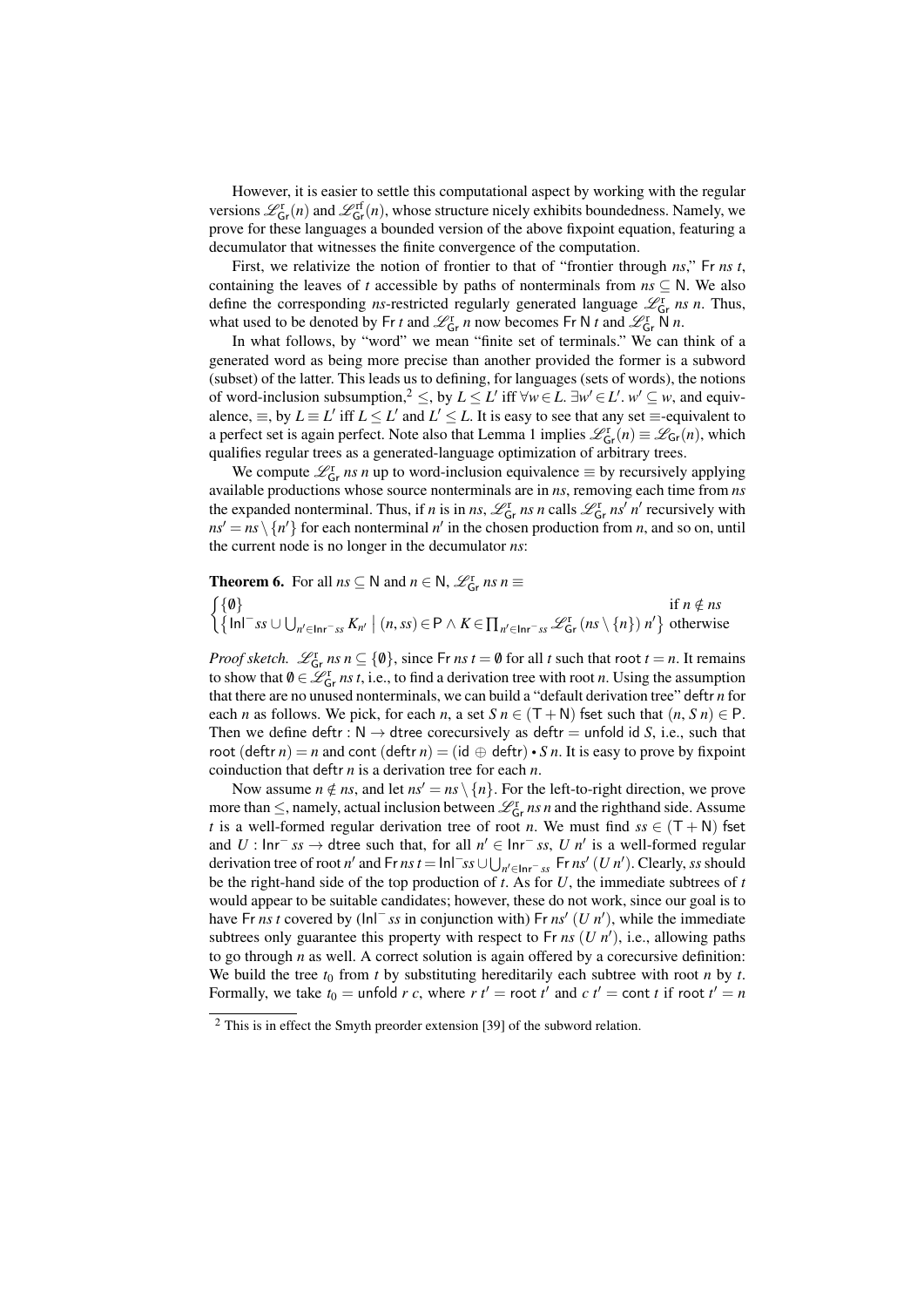and  $c t' = \text{cont } t'$  otherwise. It is easy to prove that  $t_0$ , like  $t$ , is a regular derivation tree. Thus, we can define U to give, for any  $n'$ , the corresponding immediate subtree of  $t_0$ .

To prove the right-to-left direction, let  $ss \in (T + N)$  fset and  $K \in \prod_{n' \in \text{Inr}^{-}ss} \mathcal{L}_{Gr}^{r}$  *ns' n'* such that  $ts = \ln|\cos \theta| \cup \int_{n' \in \ln r - ss} K_{n'}$ . Unfolding the definition of  $\mathcal{L}_{Gr}^r$ , we obtain *U* :  $Inr^-$  *ss* → dtree such that, for all  $n' \in Inr^-$  *ss*, *U n'* is a regular derivation tree of root *n*<sup> $'$ </sup> such that  $K_{n'}$  ∈ Fr *ns*<sup> $'$ </sup> (*U n'*). Then the tree of immediate leafs lnl<sup>−</sup>*ss* and immediate subtrees  $\{U n' \mid n' \in \text{Inr}^-\text{ss}\}$ , namely, Node *n* ((id  $\oplus U$ ) • *ss*), is the desired regular derivation tree whose frontier is included *ts*.  $\Box$ 

Theorem [6](#page-15-1) provides an alternative, recursive definition of  $\mathcal{L}_{\mathsf{Gr}}^r$  *ns n*. The definition terminates because the argument *ns* is finite and decreases strictly in the recursive case. This shows that the height of the recursive call stack is bounded by the number of nonterminals, which corresponds to the number of simultaneously introduced codatatypes.

Here is how the above recursion operates on the ltree example. We have  $T = \{\alpha, \beta\},\$  $N = {\gamma}$ , and  $P = {p_1, p_2}$ , where  $p_1 = (\gamma, {\{\text{lnl } \alpha, \text{lnl } \beta\}})$  and  $p_2 = (\gamma, {\{\text{lnl } \beta, \text{lnr } \gamma\}})$ . Note that

•  $\ln^{-}s s = \{\alpha, \beta\}$  and  $\ln^{-}s s = \emptyset$  for  $(n, s s) = p_1$ <br>•  $\ln^{-}s s = \{\beta\}$  and  $\ln^{-}s s = \{\alpha\}$  for  $(n, s s) = n_2$ •  $\ln \left[-\text{ss} = \{\beta\}\right]$  and  $\ln \left[-\text{ss} = \{\gamma\}\right]$  for  $(n, s s) = p_2$ 

The computation has one single recursive call, yielding

$$
\mathcal{L}_{Gr}^{r} \gamma = \mathcal{L}_{Gr}^{r} \{ \gamma \} \gamma
$$
\n
$$
\equiv \{ \{\alpha, \beta\} \cup \emptyset \} \cup \{ \{\beta\} \cup \bigcup_{n' \in \{\gamma\}} K_{n'} \mid K \in \prod_{n' \in \{\gamma\}} \mathcal{L}_{Gr}^{r} \emptyset n' \}
$$
\n
$$
= \{ \{\alpha, \beta\} \} \cup \{ \{\beta\} \cup K_{\gamma} \mid K_{\gamma} \in \mathcal{L}_{Gr}^{r} \emptyset \gamma \}
$$
\n
$$
= \{ \{\alpha, \beta\} \} \cup \{ \{\beta\} \cup \emptyset \}
$$
\n
$$
= \{ \{\alpha, \beta\}, \{\beta\} \}
$$
\n
$$
\equiv \{ \{\beta\} \}
$$

For datatypes, the computation of  $\mathcal{L}_{Gr}^{rf}$  is achieved analogously to Theorem [6,](#page-15-1) defining  $\mathscr{L}_{\mathsf{Gr}}^{\text{rf}}$  *ns n* as a generalization of  $\mathscr{L}_{\mathsf{Gr}}^{\text{rf}}$  *n*.

In what follows,  $nl$  ranges over lists of nonterminals and the centered dot operator  $(\cdot)$ denotes list concatenation. If *n* is a nonterminal, *n* also denotes the *n*-singleton list. The predicate path *nl t*, stating that *nl* is a path in *t* (starting from the root), is defined inductively as follows:

path (root *t*) *t*  $\text{Im } t' \in \text{cont } t \land \text{ path } nl \ t' \Rightarrow \text{ path } ((\text{root } t) \cdot nl) \ t'$ 

<span id="page-16-0"></span>**Lemma 3.** Let *t* be a finite regular derivation tree. Then *t* has no paths that contain repetitions.

<span id="page-16-1"></span>*Proof.* Assume, by absurdity, that a path *nl* in *t* contains repetitions, i.e., has the form  $nl_1 \cdot n \cdot nl_2 \cdot n$ , and let  $t_1$  and  $t_2$  be the subtrees corresponding to the paths  $nl_1 \cdot n$  and  $nl$ , respectively. Then  $t_2$  is a proper subtree of  $t_1$ ; on the other hand, by the regularity of  $t$ , we have  $t_1 = t_2$ , which is impossible since  $t_1$  and  $t_2$  are finite.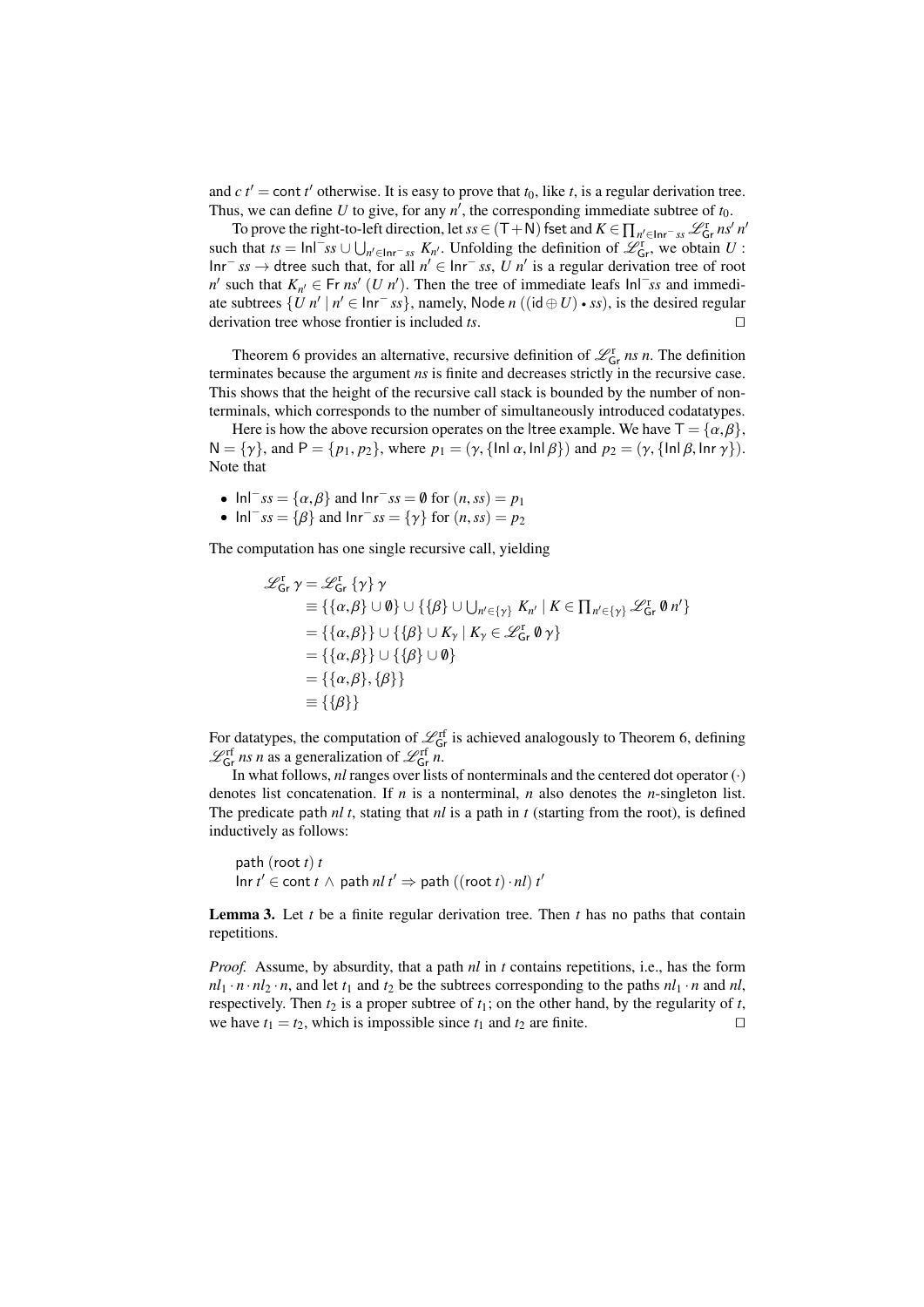**Theorem 7.** The statement of Theorem [6](#page-15-1) still holds if we substitute  $\mathcal{L}_{Gr}^{rf}$  for  $\mathcal{L}_{Gr}^{r}$  and  $\emptyset$  for  $\{\emptyset\}.$ 

*Proof.* By Lemma [3](#page-16-0) and the properties of regular cuts, we have (1)  $\mathcal{L}_{Gr}^{rf}$  *ns' n* =  $\mathcal{L}_{Gr}^{pf}$  *ns' n*, where  $\mathcal{L}_{Gr}^{pf}$  *ns' n* is the language defined like  $\mathcal{L}_{Gr}^{rf}$  *ns' n* but replacing "regular" with "having no paths that contain repetitions." Moreover, it is easy to see that (2) the desired facts hold if we replace  $\mathcal{L}_{Gr}^{rf}$  *ns' n* with  $\mathcal{L}_{Gr}^{pf}$  *ns' n* and  $\equiv$  with equality. The result follows from  $(1)$  and  $(2)$ .

## <span id="page-17-0"></span>5 Implementation in Isabelle

The package maintains nonemptiness information for producing nonemptiness proofs arising when defining datatypes. The equations from Theorems [6](#page-15-1) and [7](#page-16-1) involve only executable operations over finite sets of numbers, sums, and products. Since the descriptions of Theorems [1](#page-10-1) and [2](#page-11-0) are also executable, the implementation task emerges clearly: Store a perfect set with each basic BNF, and have each BNF operation compute witnesses from those of its operands.

However, as it stands, *I*-witnesshood cannot be expressed in HOL because types are always nonempty: How can we state that  $(\alpha, \beta)$  tree  $\neq \emptyset$  conditionally on  $\alpha \neq \emptyset$  or  $\beta \neq \emptyset$ , in the context of  $\alpha$  and  $\beta$  being assumed nonempty in the first place? The solution is to work not with operators  $\overline{\alpha}F$  on HOL types directly but rather with their *internalization* to sets, expressed as a polymorphic function Fin :  $\alpha_1$  set  $\rightarrow \cdots \rightarrow \alpha_n$  set  $\rightarrow (\overline{\alpha} \ F)$  set defined as Fin  $\overline{A} = \{x \mid \forall i \in [n]$ . Fset<sup>*i*</sup>  $x \subseteq A_i\}$ . *I*-witnesshood is then expressible as  $(\forall i \in I \ A \cdot \neq \emptyset)$  → Fin  $\overline{A} \neq \emptyset$  $(\forall i \in I. A_i \neq \emptyset) \Rightarrow$  Fin  $\overline{A} \neq \emptyset$ .

For each *n*-ary BNF F, the package stores a set of sets  $\mathscr I$  of numbers in [*n*] (the perfect set) and, for each set  $I \in \mathcal{I}$ , a polymorphic constant  $w_I : (\alpha_i)_{i \in I} \to \overline{\alpha}$  F and an equivalent formulation of L-witnesshood:  $\forall i \in I$ , Eset<sup>*i*</sup> (*wi*(*a*<sup>*i*</sup>)  $\leq t$ )  $\neq \emptyset$ equivalent formulation of *I*-witnesshood:  $\forall i \in I$ . Fset<sup>*i*</sup> ( $w_I(a_j)_{j \in I}$ )  $\neq \emptyset$ .<br>Due to the logic's restricted expressiveness, we cannot prove the the

Due to the logic's restricted expressiveness, we cannot prove the theorems presented in this paper in their most general form for arbitrary functors and have the package instantiate them for specific functors. Instead, the package proves the theorems dynamically for the specific functors involved in the datatype definitions. Only the soundness part of the theorems is needed. Completeness is desirable, because in its absence some legitimate definitions would be rejected. To paraphrase Krauss and Nipkow [\[25\]](#page-20-14), completeness belongs to the realm of metatheory and is not required to obtain actual nonemptiness proofs—it merely lets you sleep better.

A HOL definitional package bears the burden of computing terms and certifying the computation, i.e., ensuring that certain terms are theorems. The combinatorial computation of witnessing sets of indices described in Theorems [6](#page-15-1) and [7](#page-16-1) would be expensive if performed through Isabelle, that is, by executing the equations stated in these theorems as term rewriting in the logic. Instead, we perform the computation outside the logic, employing a Standard ML datatype aimed at efficiently representing the finite and the regular derivation trees inhabiting the Isabelle type dtree from Section [3:](#page-5-0)

datatype wit tree  $=$  Wit Leaf of int | Wit\_Node of (int ∗ int ∗ int list) ∗ wit\_tree list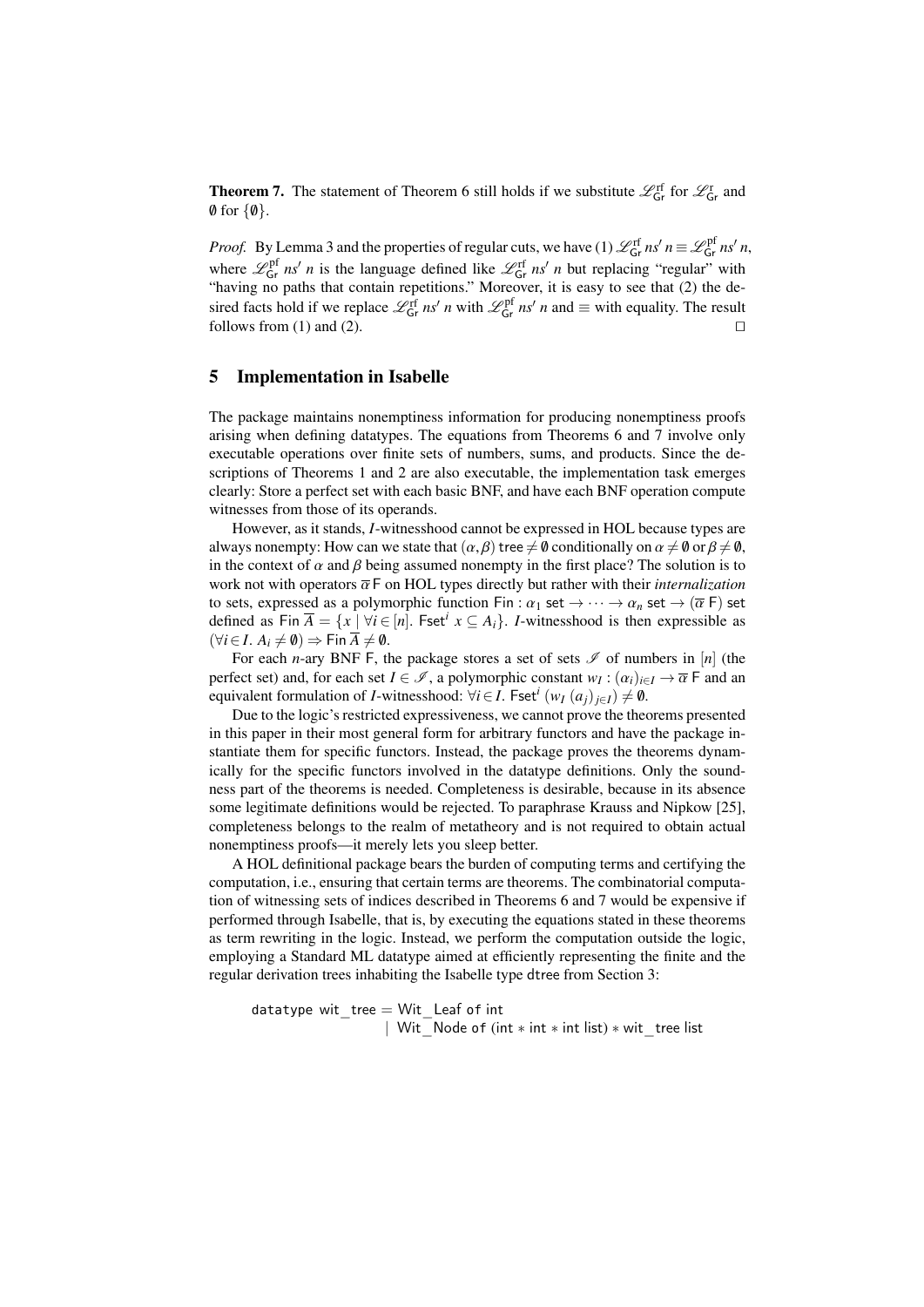Here, Wit\_Node  $((i, j, is), ts)$  stores the root nonterminal *i*, a numeric identifier of the used production *j*, and the continuation consisting of the terminals *is* and the further nonterminal expanded trees *ts*. Moreover, Wit Leaf *i* stores, in the case of regular infinite trees, the nonterminal where a regularity loop occurs, i.e., such that it has a previous occurrence on the path to the root.

From this tree datatype, we produce witnesses represented as Isabelle constants of appropriate types (the *wI*'s described above), by essentially mimicking the (co)recursive definitions employed in the proofs of the soundness parts of Theorems [3](#page-11-1) and [4.](#page-13-2) We certify the witnesses by producing the relevant Isabelle proof goals and discharging them by mirroring the corresponding (co)inductive arguments from the aforementioned proofs. In summary: The witnesses are computed outside the logic, but they are verified by Isabelle's kernel. After introducing a BNF, redundant witnesses are silently removed.

The development devoted to the production and certification of witnesses amounts to about 1000 lines of Standard ML [\[9\]](#page-20-7).

## 6 Related Work

Coinductive (or coalgebraic) datatypes have become popular in recent years in the study of infinite behaviors and nonterminating computation. Whereas inductive datatypes are well studied and widely available in most programming languages and proof assistants, coinductive types are still not mainstream, and their integration into existing systems poses many challenges.

In the context of theorem proving, much research has been done in the past few years on how to add coinductive types or improve support of coinductive proofs, notably in Agda [\[2\]](#page-19-4), CIRC [\[28\]](#page-21-8), and Coq [\[7,](#page-19-5) [30\]](#page-21-9). The work described in this paper is in line with this research. The results are applicable to other proof assistants from the HOL family.

In HOL-based systems, other definitional packages must also prove nonemptiness of newly defined types, but typically the proofs are easy. For example, Homeier's quotient package for HOL4 [\[20\]](#page-20-15) exploits the observation that quotients of nonempty sets are nonempty, and Huffman's (co)recursive domain package for Isabelle/HOLCF [\[22\]](#page-20-16) can rely on a minimal element  $\perp$ . For the traditional datatype packages introduced by Melham [\[29\]](#page-21-10), and implemented in Isabelle/HOL by Berghofer and Wenzel [\[6\]](#page-19-3), proving nonemptiness is nontrivial, but by reducing nested definitions to mutual definitions, they could employ a standard reachability analysis [\[6,](#page-19-3) § 4.1]. To our knowledge, the completeness of the analysis has not been proved (or even formulated) for these.

Obviously, our overall approach to (co)datatypes is heavily inspired by categorytheory developments [\[5,](#page-19-6) [13,](#page-20-17) [18,](#page-20-18) [19,](#page-20-19) [36\]](#page-21-11)—this is discussed in detail in a previous paper [\[12\]](#page-20-3), which puts forward a program for integrating insight from category theory in proof assistants based on higher-order logic, to achieve better structure and functionality. A similar program is pursed on a larger scale in the context of homotopy type theory [\[40\]](#page-21-12), targeting proof assistants based on type theory, notably Agda and Coq. Our nonemptiness witness maintenance is similar to the preservation of enriched types along various constructions—for example, initial algebras and final coalgebras of pointed functors are also pointed [\[21\]](#page-20-12). However, existing analysis techniques are only concerned with soundness (not completeness) results.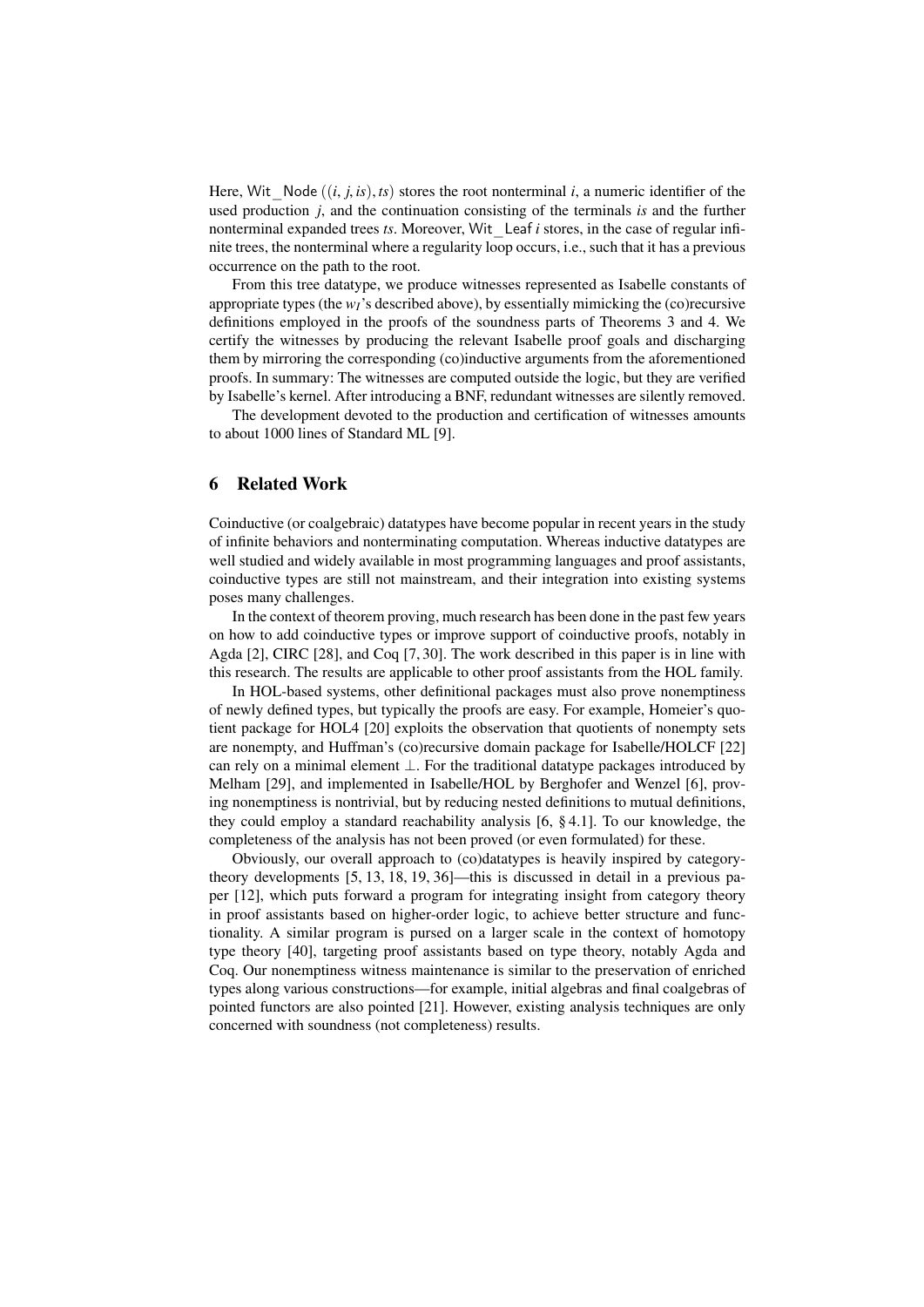## 7 Conclusion

We presented a complete solution to the nonemptiness problem for open-ended, mutual, nested codatatypes. This problem arose in the context of Isabelle's new (co)datatype package and has broad practical applicability in terms of the popularity of HOL-based provers. The problem and its solution also enjoy an elegant metatheory, which itself is best expressed in terms of codatatypes. Our solution, like the rest of the definitional package, is part of the latest edition of Isabelle.

*Acknowledgment.* Tobias Nipkow made this work possible. Andreas Lochbihler suggested many improvements, notably concerning the format of the concrete coinduction principles. Brian Huffman suggested major conceptual simplifications to the package. Florian Haftmann, Christian Urban, and Makarius Wenzel guided us through the jungle of package writing. Stefan Milius and Lutz Schröder found an elegant proof to eliminate one of the BNF cardinality assumptions. Andreas Abel and Martin Hofmann pointed out relevant work. Mark Summerfield and several anonymous reviewers commented on various versions of this paper.

Blanchette was supported by the Deutsche Forschungsgemeinschaft (DFG) project Hardening the Hammer (grant Ni 491/14-1). Popescu was supported by the project Security Type Systems and Deduction (grant Ni 491/13-2) as part of the DFG program Reliably Secure Software Systems ( $\text{RS}^3$ , Priority Program 1496). Traytel was supported by the DFG program Program and Model Analysis (PUMA, doctorate program 1480). The authors are listed in alphabetical order.

### References

- <span id="page-19-2"></span>[1] Abel, A., Altenkirch, T.: A predicative strong normalisation proof for a lambda-calculus with interleaving inductive types. In: Coquand, T., Dybjer, P., Nordström, B., Smith, J.M. (eds.) TYPES '99. LNCS, vol. 1956, pp. 21–40. Springer, Heidelberg (2000)
- <span id="page-19-4"></span>[2] Abel, A., Pientka, B., Thibodeau, D., Setzer, A.: Copatterns: Programming infinite structures by observations. In: Giacobazzi, R., Cousot, R. (eds.) POPL 2013. pp. 27–38. ACM (2013)
- <span id="page-19-0"></span>[3] Adams, M.: Introducing HOL Zero (extended abstract). In: Fukuda, K., van der Hoeven, J., Joswig, M., Takayama, N. (eds.) ICMS 2010. LNCS, vol. 6327, pp. 142–143. Springer, Heidelberg (2010)
- <span id="page-19-1"></span>[4] Arthan, R.D.: Some mathematical case studies in ProofPower–HOL. In: Slind, K. (ed.) TPHOLs 2004 (Emerging Trends). pp. 1–16. School of Computing, University of Utah (2004)
- <span id="page-19-6"></span>[5] Barr, M.: Terminal coalgebras in well-founded set theory. Theor. Comput. Sci. 114(2), 299–315 (1993)
- <span id="page-19-3"></span>[6] Berghofer, S., Wenzel, M.: Inductive datatypes in HOL—Lessons learned in formal-logic engineering. In: Bertot, Y., Dowek, G., Hirschowitz, A., Paulin, C., Théry, L. (eds.) TPHOLs '99. LNCS, vol. 1690, pp. 19–36 (1999)
- <span id="page-19-5"></span>[7] Bertot, Y.: Filters on coinductive streams, an application to Eratosthenes' sieve. In: Urzyczyn, P. (ed.) TLCA 2005. LNCS, vol. 3461, pp. 102–115. Springer, Heidelberg (2005)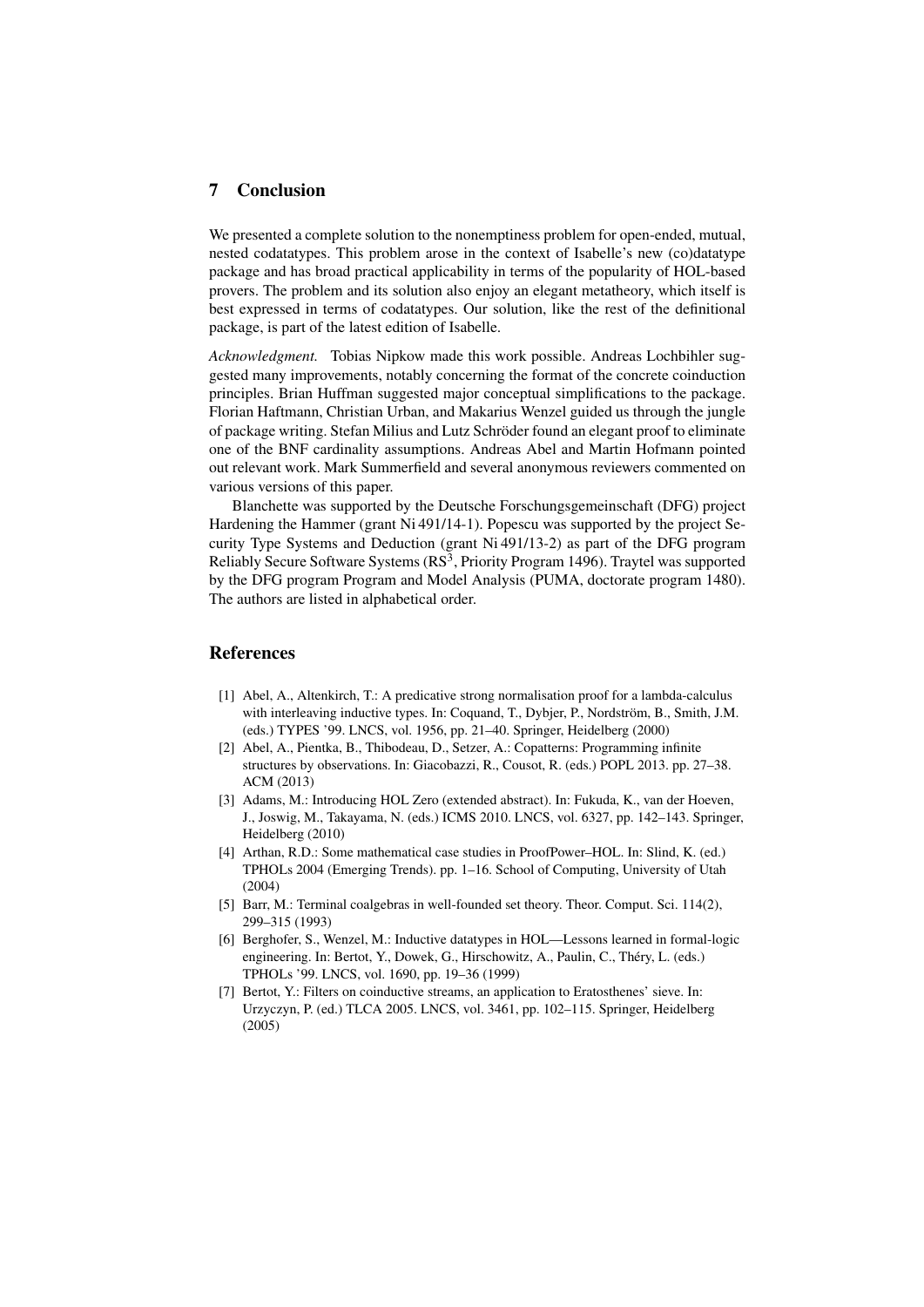- <span id="page-20-2"></span>[8] Blanchette, J.C., Hölzl, J., Lochbihler, A., Panny, L., Popescu, A., Traytel, D.: Truly modular (co)datatypes for Isabelle/HOL. In: Klein, G., Gamboa, R. (eds.) ITP 2014. LNCS, vol. 8558, pp. 93–110. Springer, Heidelberg (2014)
- <span id="page-20-7"></span>[9] Blanchette, J.C., Popescu, A., Traytel, D.: Supplementary material associated with this paper. <https://github.com/dtraytel/Witnessing-Codatatypes>
- <span id="page-20-10"></span>[10] Blanchette, J.C., Popescu, A., Traytel, D.: Cardinals in Isabelle/HOL. In: Klein, G., Gamboa, R. (eds.) ITP 2014. LNCS, vol. 8558, pp. 111–127. Springer, Heidelberg (2014)
- <span id="page-20-6"></span>[11] Blanchette, J.C., Popescu, A., Traytel, D.: Unified classical logic completeness—A coinductive pearl. In: Demri, S., Kapur, D., Weidenbach, C. (eds.) IJCAR 2014. LNCS, vol. 8562, pp. 46–60. Springer, Heidelberg (2014)
- <span id="page-20-3"></span>[12] Blanchette, J.C., Traytel, D., Popescu, A.: Foundational, compositional (co)datatypes for higher-order logic—Category theory applied to theorem proving. In: LICS 2012, pp. 596–605. IEEE (2012)
- <span id="page-20-17"></span>[13] Ghani, N., Johann, P., Fumex, C.: Generic fibrational induction. Log. Meth. Comput. Sci. 8(2:12), 1–27 (2012)
- <span id="page-20-5"></span>[14] Gordon, M.J.C., Melham, T.F. (eds.): Introduction to HOL: A Theorem Proving Environment for Higher Order Logic. Cambridge University Press (1993)
- <span id="page-20-11"></span>[15] Gunter, E.L.: Why we can't have SML-style datatype declarations in HOL. In: Claesen, L.J.M., Gordon, M.J.C. (eds.) TPHOLs '92. IFIP Transactions, vol. A-20, pp. 561–568. North-Holland/Elsevier (1993)
- <span id="page-20-4"></span>[16] Gvero, T., Kuncak, V., Piskac, R.: Interactive synthesis of code snippets. In: Gopalakrishnan, G., Qadeer, S. (eds.) CAV 2011. LNCS, vol. 6806, pp. 418–423. Springer, Heidelberg (2011)
- <span id="page-20-1"></span>[17] Harrison, J.: HOL Light: A tutorial introduction. In: Srivas, M.K., Camilleri, A.J. (eds.) FMCAD '96. LNCS, vol. 1166, pp. 265–269. Springer, Heidelberg (1996)
- <span id="page-20-18"></span>[18] Hasegawa, R.: Two applications of analytic functors. Theor. Comput. Sci. 272(1–2), 113–175 (2002)
- <span id="page-20-19"></span>[19] Hermida, C., Jacobs, B.: Structural induction and coinduction in a fibrational setting. Inf. Comput. 145(2), 107–152 (1998)
- <span id="page-20-15"></span>[20] Homeier, P.V.: A design structure for higher order quotients. In: Hurd, J., Melham, T.F. (eds.) TPHOLs 2005. LNCS, vol. 3603, pp. 130–146. Springer, Heidelberg (2005)
- <span id="page-20-12"></span>[21] Howard, B.T.: Inductive, coinductive, and pointed types. In: Harper, R., Wexelblat, R.L. (eds.) ICFP '96. pp. 102–109. ACM (1996)
- <span id="page-20-16"></span>[22] Huffman, B.: A purely definitional universal domain. In: Berghofer, S., Nipkow, T., Urban, C., Wenzel, M. (eds.) TPHOLs 2009. LNCS, vol. 5674, pp. 260–275. Springer, Heidelberg (2009)
- <span id="page-20-8"></span>[23] Huffman, B., Kunčar, O.: Lifting and Transfer: A modular design for quotients in Isabelle/HOL. In: Gonthier, G., Norrish, M. (eds.) CPP 2013. LNCS, vol. 8307, pp. 131–146. Springer, Heidelberg (2013)
- <span id="page-20-9"></span>[24] Kaliszyk, C., Urban, C.: Quotients revisited for Isabelle/HOL. In: Chu, W.C., Wong, W.E., Palakal, M.J., Hung, C.-C. (eds.) SAC 2011. pp. 1639–1644. ACM (2011)
- <span id="page-20-14"></span>[25] Krauss, A., Nipkow, T.: Proof pearl: Regular expression equivalence and relation algebra. J. Autom. Reasoning 49(1), 95–106 (2012)
- <span id="page-20-13"></span>[26] Lenisa, M., Power, J., Watanabe, H.: Distributivity for endofunctors, pointed and co-pointed endofunctors, monads and comonads. Electr. Notes Theor. Comput. Sci. 33, 230–260 (2000)
- <span id="page-20-0"></span>[27] Lochbihler, A.: Java and the Java memory model—A unified, machine-checked formalisation. In: Seidl, H. (ed.) ESOP 2012. LNCS, vol. 7211, pp. 497–517. Springer, Heidelberg (2012)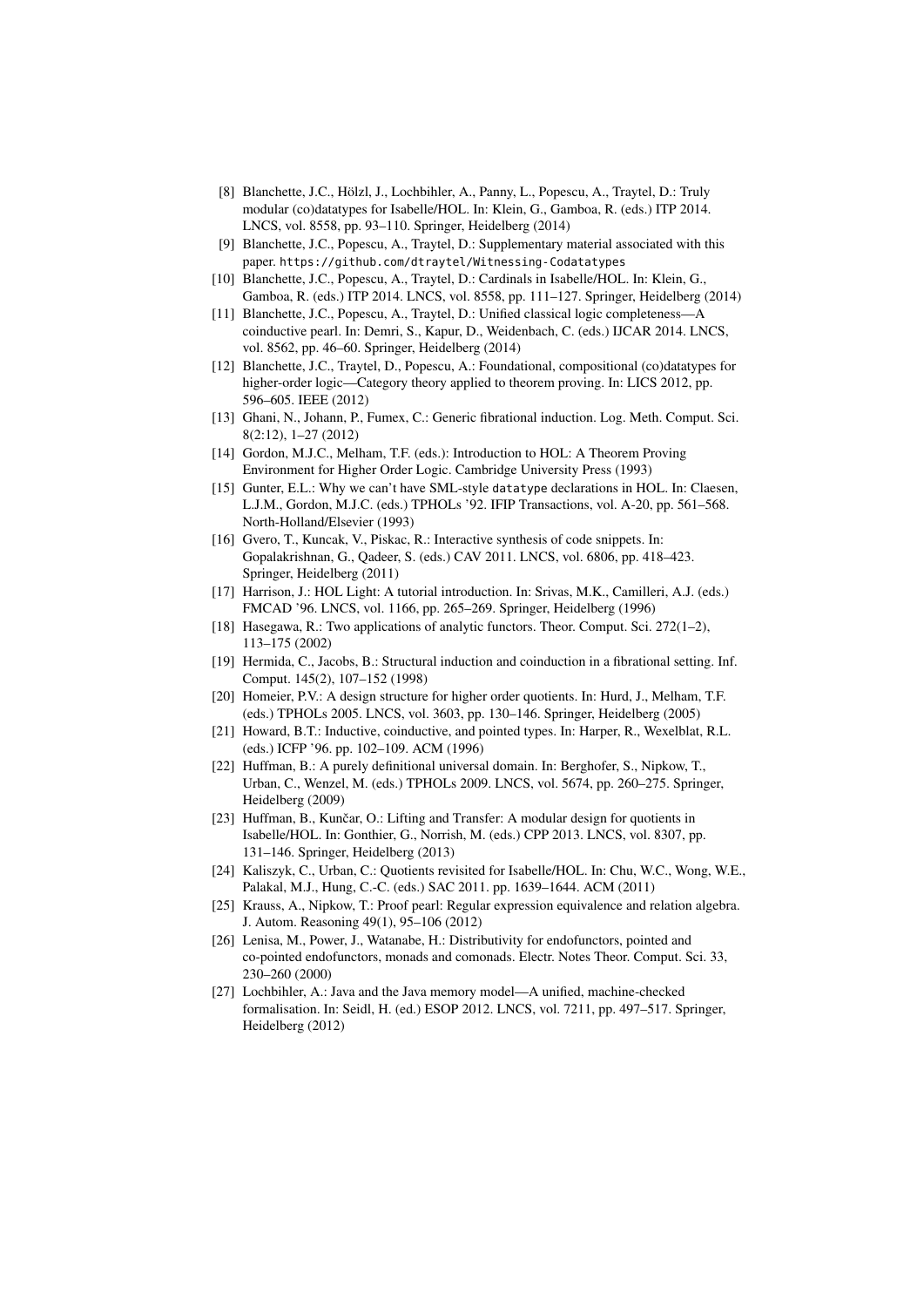- <span id="page-21-8"></span>[28] Lucanu, D., Goriac, E.I., Caltais, G., Roşu, G.: CIRC: A behavioral verification tool based on circular coinduction. In: Kurz, A., Lenisa, M., Tarlecki, A. (eds.) CALCO 2009. LNCS, vol. 5728, pp. 433–442. Springer, Heidelberg (2009)
- <span id="page-21-10"></span>[29] Melham, T.F.: Automating recursive type definitions in higher order logic. In: Birtwistle, G., Subrahmanyam, P.A. (eds.) Current Trends in Hardware Verification and Automated Theorem Proving, pp. 341–386. Springer, Heidelberg (1989)
- <span id="page-21-9"></span>[30] Nakata, K., Uustalu, T., Bezem, M.: A proof pearl with the fan theorem and bar induction—Walking through infinite trees with mixed induction and coinduction. In: Yang, H. (ed.) APLAS 2011. LNCS, vol. 7078, pp. 353–368. Springer, Heidelberg (2011)
- <span id="page-21-1"></span>[31] Nipkow, T., Paulson, L.C., Wenzel, M.: Isabelle/HOL: A Proof Assistant for Higher-Order Logic, LNCS, vol. 2283. Springer, Heidelberg (2002)
- <span id="page-21-2"></span>[32] Paulson, L.C.: A formulation of the simple theory of types (for Isabelle). In: Martin-Löf, P., Mints, G. (eds.) COLOG-88. LNCS, vol. 417, pp. 246–274. Springer, Heidelberg (1990)
- <span id="page-21-6"></span>[33] Paulson, L.C.: A fixedpoint approach to (co)inductive and (co)datatype definitions. In: Plotkin, G.D., Stirling, C., Tofte, M. (eds.) Proof, Language, and Interaction—Essays in Honour of Robin Milner, pp. 187–212. MIT Press (2000)
- <span id="page-21-5"></span>[34] Pierce, B.C.: Types and Programming Languages. MIT Press (2002)
- <span id="page-21-13"></span>[35] Rutten, J.J.M.M.: Relators and metric bisimulations. Electr. Notes Theor. Comput. Sci. 11, 252–258 (1998)
- <span id="page-21-11"></span>[36] Rutten, J.J.M.M.: Universal coalgebra: A theory of systems. Theor. Comput. Sci. 249, 3–80 (2000)
- <span id="page-21-4"></span>[37] Schropp, A., Popescu, A.: Nonfree datatypes in Isabelle/HOL—Animating a many-sorted metatheory. In: Gonthier, G., Norrish, M. (eds.) CPP 2013. LNCS, vol. 8307, pp. 114–130. Springer, Heidelberg (2013)
- <span id="page-21-0"></span>[38] Slind, K., Norrish, M.: A brief overview of HOL4. In: Mohamed, O.A., Muñoz, C., Tahar, S. (eds.) TPHOLs 2008. LNCS, vol. 5170, pp. 28–32. Springer, Heidelberg (2008)
- <span id="page-21-7"></span>[39] Smyth, M.B.: Power domains. J. Comput. Syst. Sci. 16(1), 23–36 (1978)
- <span id="page-21-12"></span>[40] Univalent Foundations Program: Homotopy Type Theory—Univalent Foundations of Mathematics. <http://homotopytypetheory.org/book/>, Institute for Advanced Study (2013)

## <span id="page-21-3"></span>A Abstract (Co)induction

Using the atomic infrastructure described in Section [2.2,](#page-4-1) the induction principle can be expressed abstractly for the mutual initial algebra IF of functors F as follows for sets  $\overline{\alpha}$ and predicates  $\varphi_j : \overline{\alpha} \rvert F_j \to \text{bool}$ :

$$
\frac{\bigwedge_{j=1}^{n} \forall x \in (\overline{\alpha}, \overline{\alpha} \overline{\mathsf{IF}}) \mathsf{F}_{j.} \left(\bigwedge_{k=1}^{n} \forall b \in \mathsf{Fset}^{m+k}_{j} x. \varphi_{k} b\right) \Rightarrow \varphi_{j} \left(\mathsf{ctor}_{j} x\right)}{\bigwedge_{j=1}^{n} \forall b \in \overline{\alpha} \mathsf{IF}_{j.} \varphi_{j} b}
$$

For lists, this instantiates to

$$
\forall x \in \text{unit} + \alpha \times \alpha \text{ list. } (\forall b \in \text{Fset}^2 x. \ \varphi \ b) \Rightarrow \varphi \ (\text{ctor } x)
$$

$$
\forall b \in \alpha \text{ list. } \varphi \ b
$$

which, by taking  $Nil = \text{ctor}(\text{Inl }())$  and Cons  $ab = \text{ctor}(\text{Inr } (a, b))$ , can be recast into the familiar rule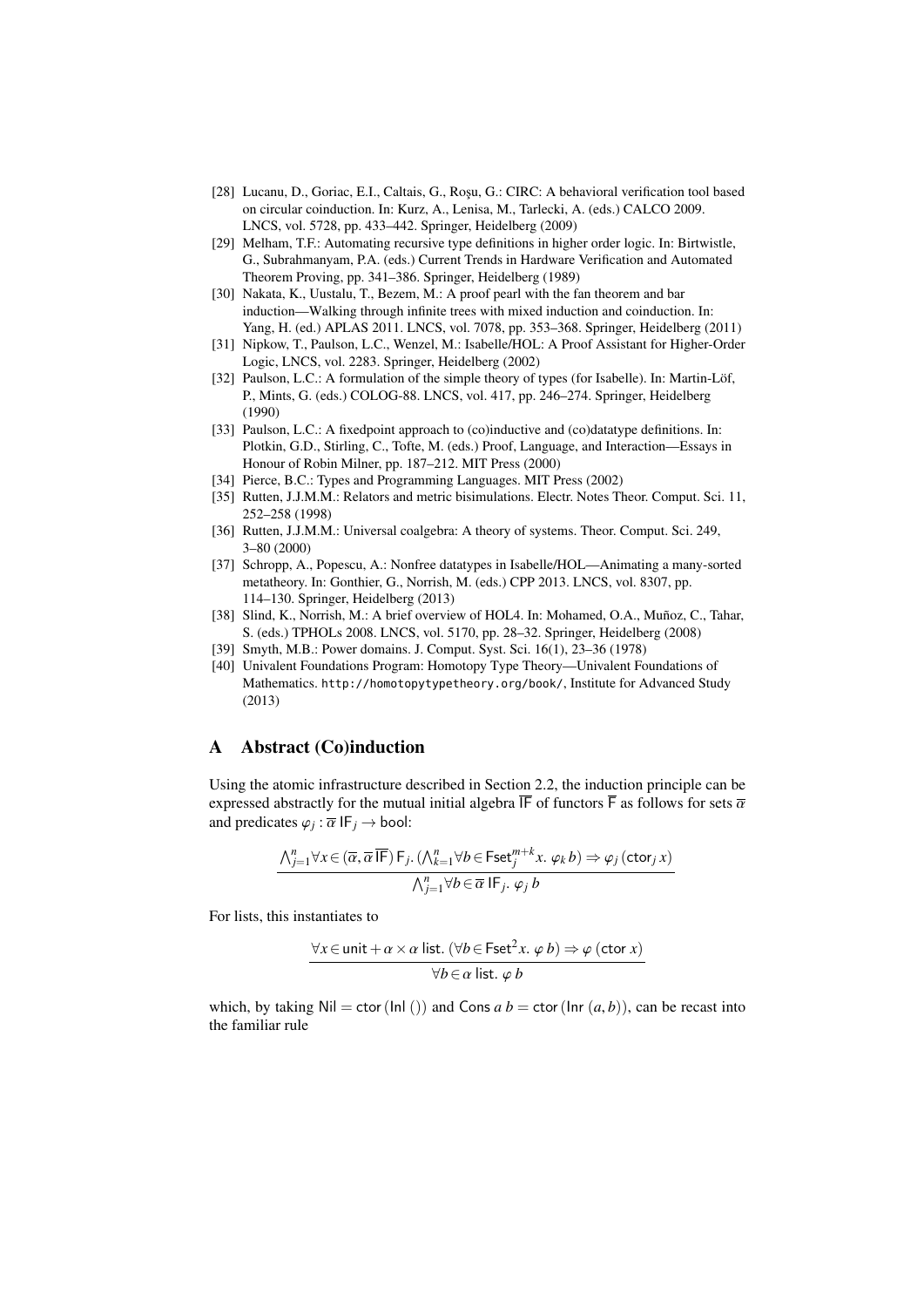$\varphi$  Nil  $\forall a \in \alpha$ . ∀*b*∈ $\alpha$  list.  $\varphi$ *b*  $\Rightarrow \varphi$  (Cons *a b*) <sup>∀</sup>*b*∈α list. ϕ *<sup>b</sup>*

Moving to coinduction, we need a further well-known assumption: that our functors preserve weak pullbacks, or, equivalently, that they induce relators [\[35\]](#page-21-13). For a functor  $\overline{\alpha}_n$  F, we lift its action Fmap :  $(\alpha_1 \to \beta_1) \to \cdots \to (\alpha_n \to \beta_n) \to \overline{\alpha}$  F  $\to \overline{\beta}$  F on functions to an action Frel :  $(\alpha_1 \rightarrow \beta_1 \rightarrow \text{bool}) \rightarrow \cdots \rightarrow (\alpha_n \rightarrow \beta_n \rightarrow \text{bool}) \rightarrow (\overline{\alpha} \cdot \overline{\beta} \cdot \overline{\beta} \cdot \overline{\beta} \rightarrow \text{bool})$ , the *relator*, defined as follows:

$$
\text{Frel } \overline{\varphi} \, x \, y \iff \exists z. \, \text{Fmap } \overline{\text{fst}} \, z = x \land \text{Fmap } \overline{\text{snd}} \, z = y \land
$$
\n
$$
\bigwedge_{i=1}^{n} \forall (a, b) \in \text{Fset}^{i} \, z. \, \varphi_i \, a \, b
$$

Structural coinduction can also be expressed abstractly, for the mutual final coalgebra  $\overline{JF}$  of functors  $\overline{F}$ :

$$
\frac{\bigwedge_{j=1}^{n} \forall a b \in (\overline{\alpha}, \overline{\alpha} \ \overline{\mathsf{J}F}) \ F_j. \ \theta_j \ a \ b \Rightarrow \ \mathsf{Frel}_j \left(= \right)^{m} \overline{\theta} \left( \mathsf{dtor}_j a \right) \left( \mathsf{dtor}_j b \right)}{\bigwedge_{j=1}^{n} \forall a b. \ \theta_j \ a \ b \Rightarrow a = b}
$$

for sets  $\overline{\alpha}_n$  and binary predicates  $\theta_j \in \overline{\alpha} \cup F_j \to \overline{\alpha} \cup F_j \to$  bool. The rule is parameterized by predicates  $\theta_j : \overline{\alpha} \cup F_j \to \overline{\alpha} \cup F_j \to$  bool required by the antecedent to form an F-bisim-<br>ulation. The principle effectively states that equality is the largest  $\overline{F}$ -bisimulation [36] ulation. The principle effectively states that equality is the largest  $\overline{F}$ -bisimulation [\[36\]](#page-21-11).

## <span id="page-22-0"></span>B Concrete Coiteration and Coinduction

*Coiteration.* The abstract coiteration principle described in Section [2.1](#page-2-1) relies on a coiterator unfold :  $(\beta \to \beta \text{ pre-dtree}) \to \beta \to \text{dtree}$  such that dtor  $\circ$  unfold  $s = \text{map\_pre}$ dtree (unfold *s*)  $\circ$  *s*. Writing *s* as  $\langle r, c \rangle$  for  $r : \beta \to \mathbb{N}$  and  $c : \beta \to (\mathbb{T} + \alpha)$  fset and recasting the equation in pointful form yields dtor (unfold  $\langle r, c \rangle$  *b*) = map\_pre\_dtree  $($ unfold  $s)$  $(rb, cb)$  This can be further improved by unfolding the definition of map pre dtree, expressing dtor as  $\langle$ root, cont $\rangle$ , and splitting the result into a pair of equations: root (unfold  $\langle r, c \rangle$  *b*) = *r b* and cont (unfold  $\langle r, c \rangle$  *b*) = (id  $\oplus$  unfold  $\langle r, c \rangle$ ) • *c b*. The coiteration rule of Section [2.1](#page-2-1) emerges by replacing unfold with the curried unfold':  $(\beta \to \mathsf{N}) \to (\beta \to (\mathsf{T} + \beta) \text{ fset}) \to \beta \to \text{dtree defined as unfold}'$   $r c = \text{unfold} \langle r, c \rangle$ .

*Coinduction.* The abstract coinduction principle of Appendix [A](#page-21-3) is customized into the following concrete coinduction for dtree:

$$
\frac{\forall t_1 \, t_2. \, \theta \, t_1 \, t_2 \Rightarrow \text{root } t_1 = \text{root } t_2 \land \text{fset\_rel} \, (\text{sum\_rel} \, (=) \, \theta) \, (\text{cont } t_1) \, (\text{cont } t_2)}{\theta \, t_1 \, t_2 \Rightarrow t_1 = t_2}
$$

where the predicate fset rel (sum rel  $(=) \theta$ ) is an instance of the abstract Frel: It gives the componentwise extension of  $\theta$  to  $(T + d$ tree) fset. Unfolding the characteristic theorems for fset rel and sum rel yields the antecedent

$$
\forall t_1 t_2. \theta t_1 t_2 \Rightarrow \text{root } t_1 = \text{root } t_2 \land
$$
  
\n
$$
\ln|\neg(\text{cont } t_1) = \ln|\neg(\text{cont } t_2) \land
$$
  
\n
$$
\forall t'_1 \in \ln \neg(\text{cont } t_1). \exists t'_2 \in \ln \neg(\text{cont } t_2). \theta t'_1 t'_2 \land
$$
  
\n
$$
\forall t'_2 \in \ln \neg(\text{cont } t_2). \exists t'_1 \in \ln \neg(\text{cont } t_1). \theta t'_1 t'_2
$$